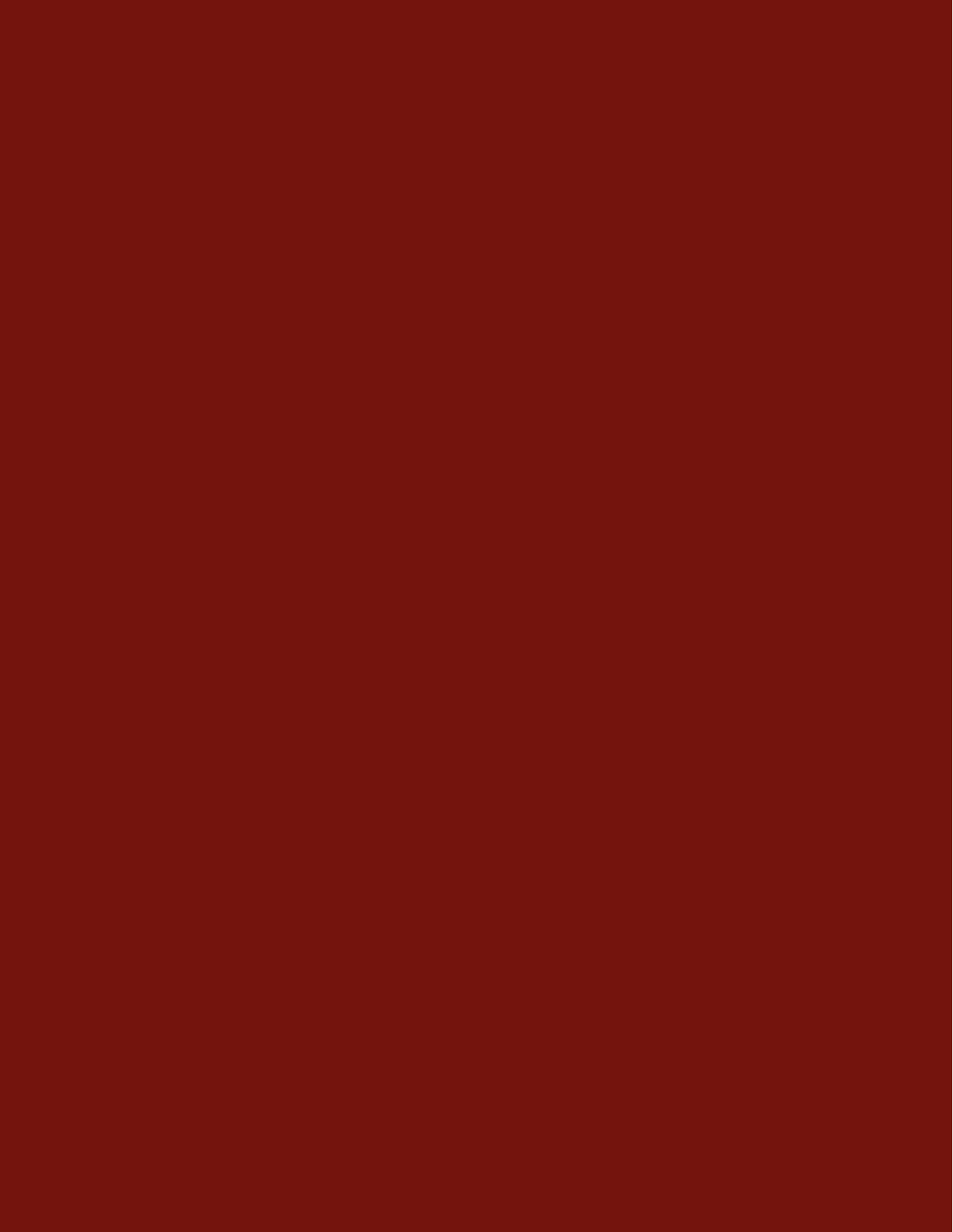# Urinary Dysfunction and MS

#### NANCY J. HOLLAND, RN, EDD, MSCN

#### Based on **Urinary Dysfunction and Multiple Sclerosis: A Clinical Practice Guideline for Professionals developed by the Multiple Sclerosis Council for Clinical Practice Guidelines**.

Nancy Holland is an MS nurse with over 30 years' experience in the field of multiple sclerosis. She is a past Vice President of Clinical Programs at the National MS Society.

Updated and edited by Kathleen Costello, MS, ANP-BC, MSCN. She is Vice President of Healthcare Access at the National MS Society.

Rosalind Kalb, PhD, a clinical psychologist with many years of experience in MS, is acknowledged for her editorial expertise and literary guidance with this publication. She is Vice President of Healthcare Information and Resources at the National MS Society.

The information in this booklet is not intended to substitute for professional medical care. Contact a physician or other appropriate healthcare professional.

Produced and distributed by the National Multiple Sclerosis Society.

© 2016 National MS Society. All rights reserved.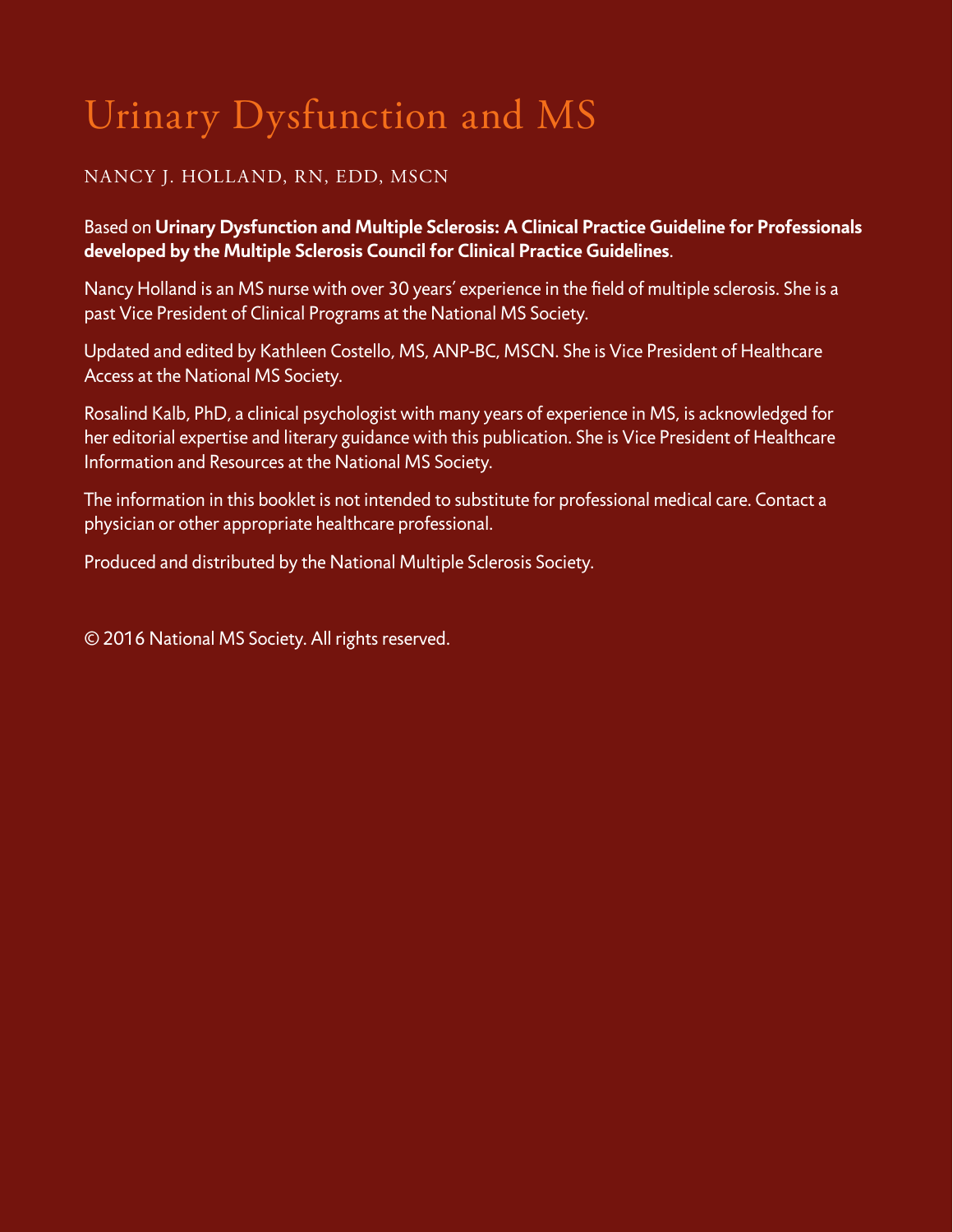### Contents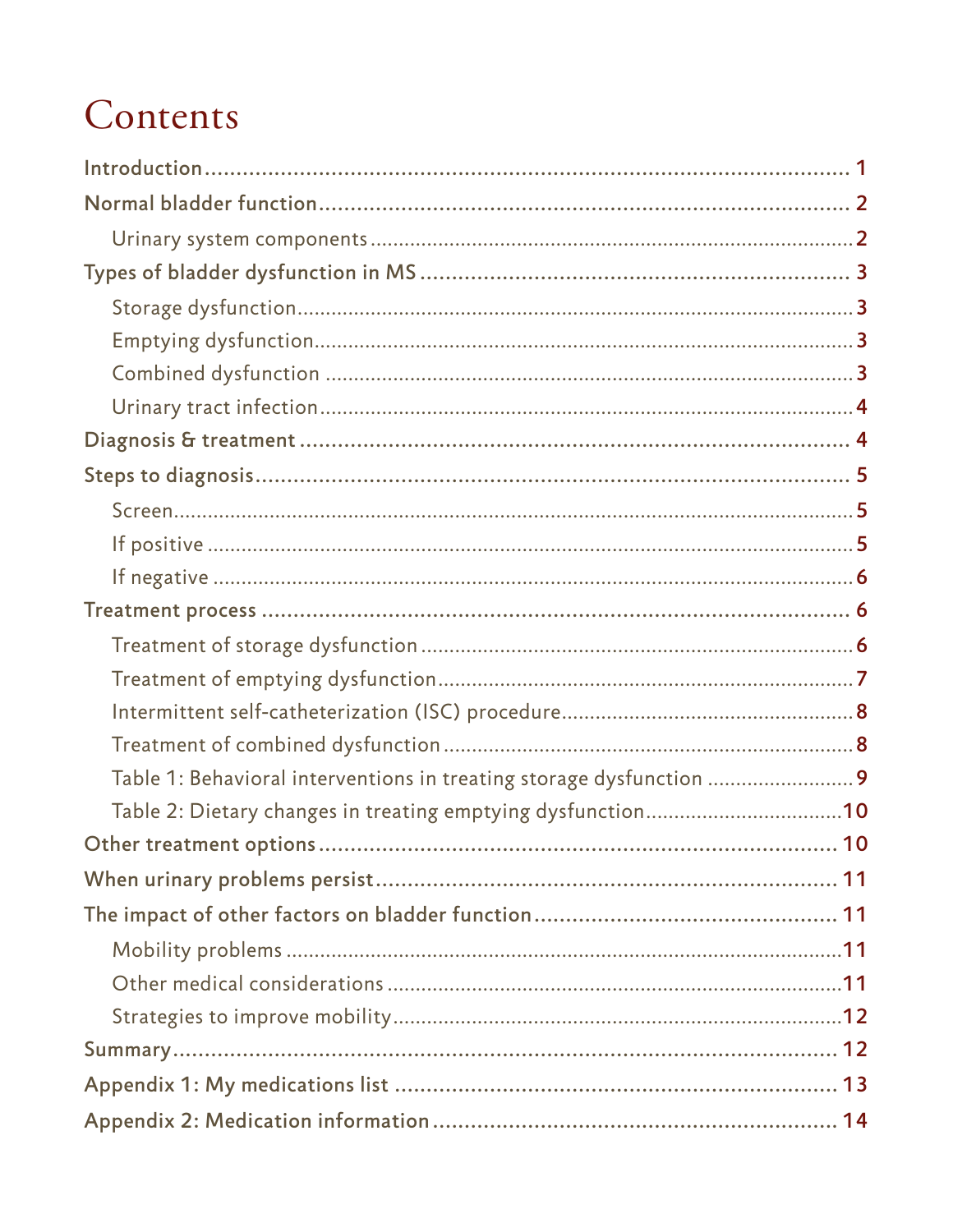## <span id="page-4-0"></span>Introduction

Normal bladder function is important not only for a person's overall health, but also for feelings of comfort and self-esteem. Fortunately, successful bladder management strategies are making it possible for people with MS to carry out their daily activities at home and at work with confidence — secure in the knowledge that they have their bladder function under control. These same advances have significantly decreased the incidence of bladder complications and the number of MS-related hospitalizations.

In order to achieve confidence and control, it is important to understand:

- How the normal bladder functions
- The changes that can occur in MS to interfere with normal bladder function
- The available treatments and management strategies to regain and/or maintain bladder comfort and control, and prevent unnecessary complications

This booklet can help you be an informed participant in your MS care. Keep in mind, however, that no two people with MS are exactly alike, and that healthcare providers may differ somewhat in their management of MS urinary symptoms.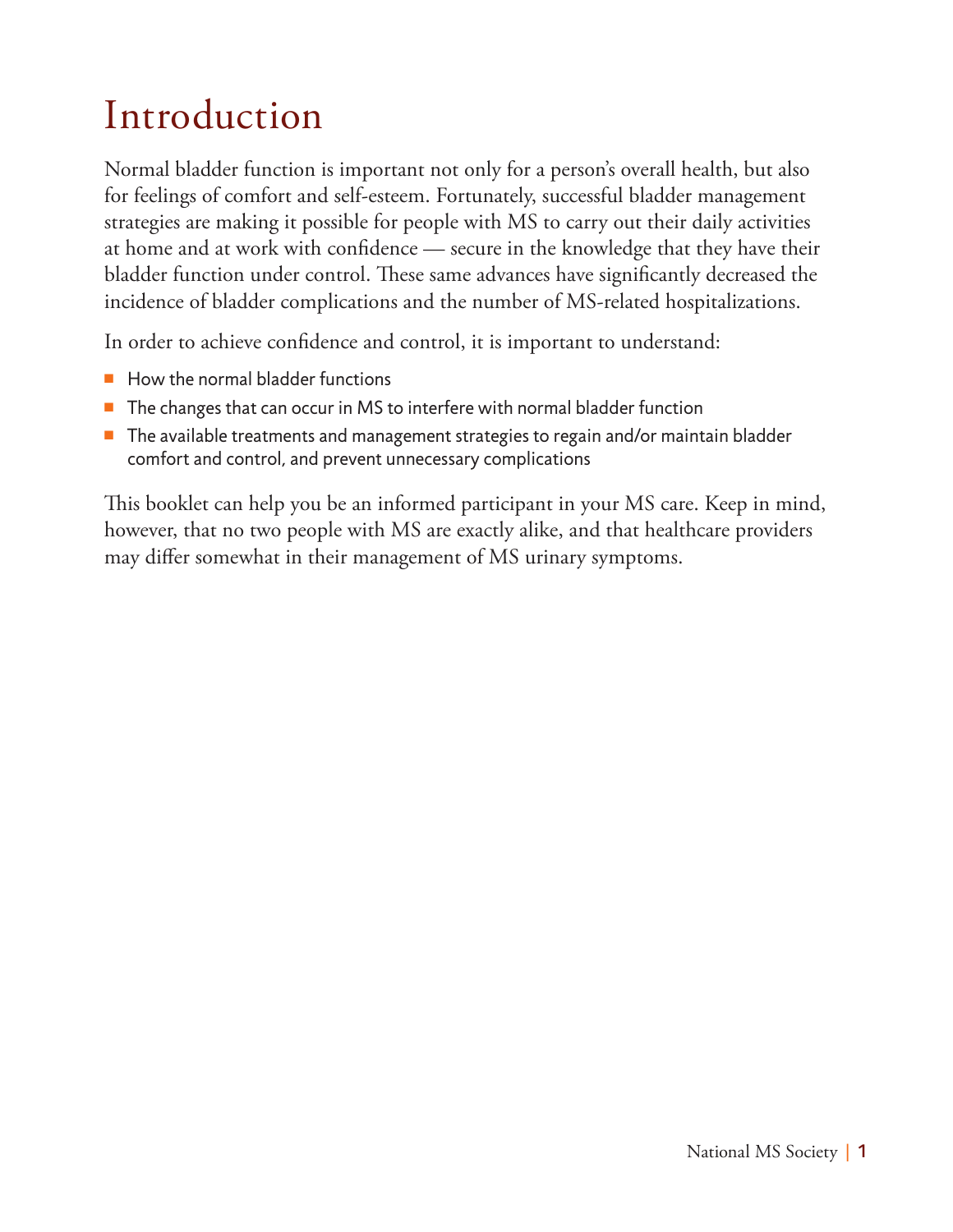### <span id="page-5-0"></span>Normal bladder function

This section explains how the urinary system works, and defines the technical terms in the rest of the text.

The purpose of the urinary system is to remove waste products from the blood and eliminate them from the body.

When the urinary system is functioning normally, the process of urination feels natural and controlled. Urine collects slowly in the bladder, causing it to expand. Once the bladder has accumulated four to eight ounces of urine, nerve endings in the bladder transmit signals to the spinal cord which, in turn, transmits signals to the brain that voiding needs to occur. The person experiences the need to urinate and makes a decision when and where to do so. As the person prepares to urinate, the brain relays a return signal to the spinal cord that triggers the voiding reflex. The voiding reflex causes two things to happen simultaneously:

- The detrusor muscle contracts to expel the urine from the bladder.
- The external sphincter relaxes and opens to allow the urine to pass freely into the urethra and out of the body.

#### Urinary system components

- **Kidneys** organs that extract impurities and water from the blood to produce urine
- **Ureters** thin tubes that carry urine from the kidneys to the bladder
- **Bladder** elastic sac that stores the urine prior to voiding (urination)
- **Detrusor muscle** muscular portion of the bladder that contracts to expel urine from the bladder into the urethra and out of the body
- **Internal and external sphincters** circular bands of muscle fibers located between the bladder and urethra. The internal sphincter is controlled involuntarily and helps to keep the urethra closed, while the external sphincter can be relaxed and tightened consciously
- **Urethra** tube that carries the urine from the bladder, through the meatus, to the outside of the body
- **Meatus** external opening of the urethra in both women and men



#### **Urinary tract system**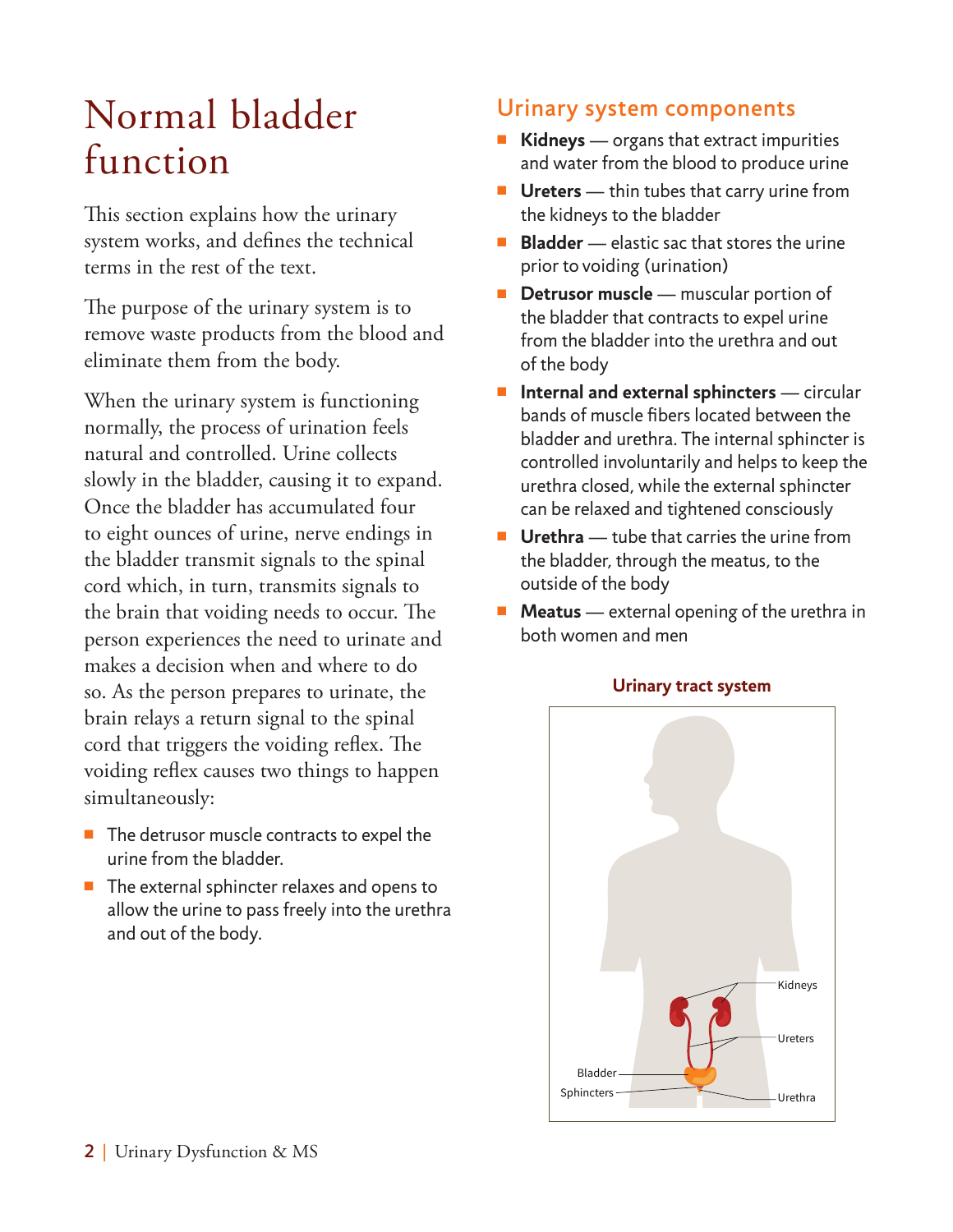### <span id="page-6-0"></span>Types of bladder dysfunction in MS

MS-related lesions (areas of inflammation, demyelination, scarring and/or neuronal damage) in the brain or spinal cord can disrupt this normal process by interfering with the transmission of signals between the brain and urinary system. Three primary types of bladder dysfunction can result:

#### Storage dysfunction

Failure to store urine is caused, in part, by an over-active detrusor muscle that begins to contract as soon as a small amount of urine has collected in the bladder. These contractions repeatedly signal the need to void, even though the bladder has not reached normal capacity. Because of demyelination, the spinal cord is unable to forward the signals from the bladder all the way to the brain. Without the involvement of the brain, the process of urination becomes less controlled. The urge to urinate becomes a reflex response to the frequent, repeated spinal cord signals. This type of storage dysfunction can result in the following symptoms:

- **Urgency** inability to delay urination once the urge to void has been felt
- **Frequency** need to urinate in spite of having voided very recently
- **Nocturia** need to urinate during the night
- **Incontinence** inability to control the time and place of urination

### Emptying dysfunction

Demyelination in the area of the spinal cord that signals the voiding reflex can also result in a failure to empty the bladder. Although the bladder fills with urine, the spinal cord is unable to send the appropriate message to the brain (to signal the need to void) or to the external sphincter (to signal the need to relax). In the absence of voluntary control, the bladder continues to fill and expand. The eventual result is an enlarged, flaccid (overly relaxed) bladder, accompanied by the following symptoms:

- ■■ **Urgency**
- **Dribbling** uncontrolled leakage of urine
- **Hesitancy** delay in ability to initiate urination even though the need to void is felt
- ■■ **Incontinence**

#### Combined dysfunction

Failure to store in combination with failure to empty (formally known as **detrusorexternal sphincter dyssynergia**) results from a lack of coordination between muscle groups. Instead of working in coordination with one another (with the detrusor contracting to expel urine while the external sphincter relaxes to release it), the detrusor and external sphincter contract simultaneously, trapping the urine in the bladder.

The resulting symptoms can include:

- **Urgency**
- ■■ **Dribbling**
- ■■ **Hesitancy**
- **Incontinence**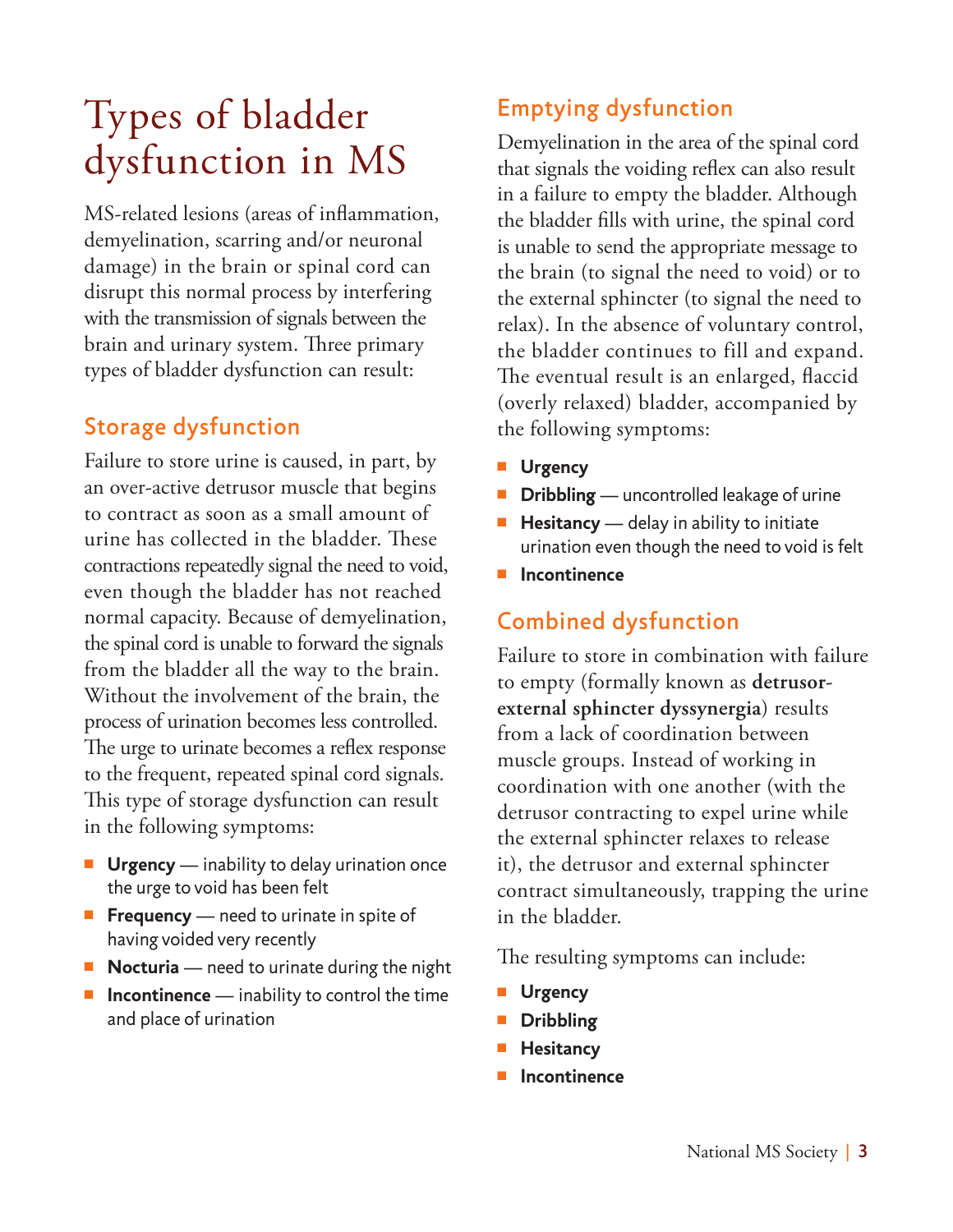#### <span id="page-7-0"></span>Urinary tract infection

In addition to these common types of bladder dysfunction, people with MS are at increased risk of urinary tract infections. Although anyone can develop an infection in the urinary tract, they are more common in people who are unable to fully empty their bladder. Urine that remains in the bladder over a prolonged period of time breeds excessive bacteria, eventually leading to infection. Storage of urine also allows mineral deposits to settle and form stones that promote infection and irritate bladder tissues. The symptoms of a urinary tract infection can include:

- **Urgency**
- ■■ **Frequency**
- A burning sensation
- **Abdominal and/or lower back pain**
- ■■ **Elevated body temperature**
- **Increased spasticity** common symptom of MS caused by an abnormal increase in muscle tone that results in involuntary muscle stiffness and/or spasms
- **Dark-colored or cloudy**, **foul-smelling urine**

A person who has a urinary tract infection may also experience a **pseudoexacerbation (also called a pseudo relapse)**. The infection and accompanying elevation in body temperature may cause other MS symptoms to flare temporarily, mimicking a true exacerbation, even though there is no underlying disease activity. Once the infection has been treated, these MS symptoms resolve and return to the person's pre-infection baseline. Thus

healthcare providers look for bladder symptoms or other evidence of infection when trying to determine if a person is having an exacerbation.

### Diagnosis & treatment

Some of the same symptoms as described above can be caused by very different types of problems; symptoms alone cannot uncover exactly what type of bladder dysfunction is occurring. Further testing is required to identify the problem — and determine the appropriate treatment. Report any bladder changes to the physician or other healthcare professional who manages your MS. (In some settings it is the physician who manages urinary symptoms; in others, a nurse, nurse practitioner or physician's assistant (PA) is the primary contact person. The term "provider" will be used for the remainder of the booklet.)

Your provider will do the necessary tests and recommend a treatment regimen to relieve symptoms, prevent unnecessary complications, and allow you to be more comfortable and confident in your daily life.

There is no reason to feel embarrassment about discussing these problems with your provider. Most people with MS will experience urinary symptoms at one time or another. Prompt, open discussions with your provider are the fastest, safest and most effective way to manage urinary dysfunction,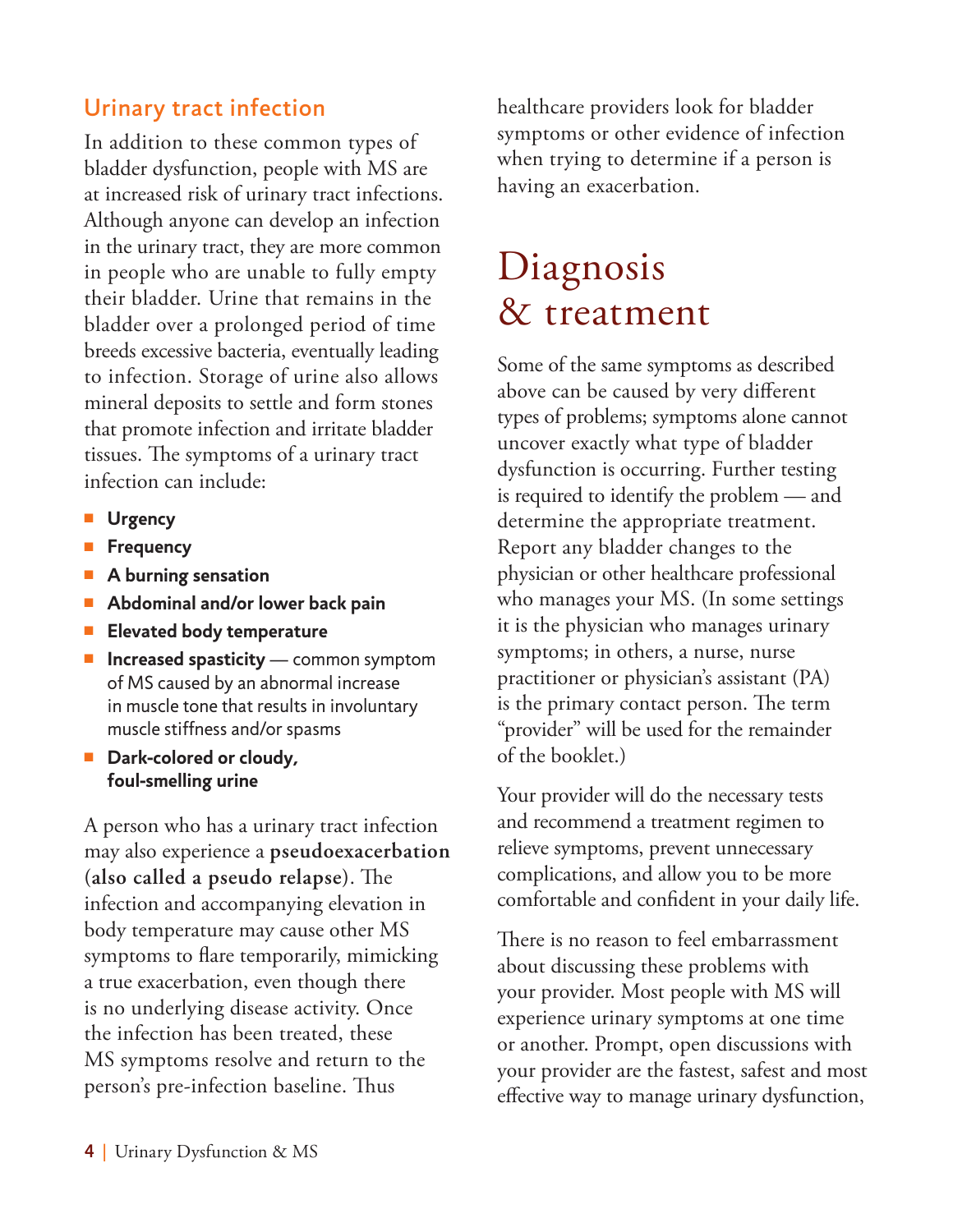<span id="page-8-0"></span>prevent complications, and regain comfort and confidence. Your recommended strategy is to report any changes in urinary function — either positive or negative — at every visit to your provider.

### Steps to diagnosis

Once you have described your symptoms to your provider, he or she is likely to take the following steps:

#### Screen

Screen for a urinary tract infection (UTI), since any or all of the symptoms listed above could be caused by a UTI and UTIs are common in MS. The two methods used to screen for a UTI are:

- **Urinalysis** microscopic study of a sample of urine
- **Dipstick** quick and convenient; the paper stick changes color in response to various indicators of infection in a urine sample. The dipstick technique is slightly less reliable than microscopic urinalysis
	- **>** UTI should not be diagnosed with bacteria in the urine alone. Many people with MS (particularly people who catheterize) consistently have bacteria in the urine. For this reason the presence of white blood cells in the urine (known as pyuria) is a more accurate indicator of infection
- Urine for Culture and Sensitivity **(Urine for C & S)** — finds out what microorganism is causing the infection and which antibiotic is likely to be effective against it

### If positive

If the screening test is positive (i.e., detects evidence of infection), your provider will probably take the following steps:

- 1. Prescribe an antibiotic to treat the infection. The type and duration of treatment will differ depending on your symptoms, history, and prior use of catheterization (intermittent or indwelling catheters see pages [7](#page-10-1)[–8](#page-11-1)). Regardless of the specific antibiotic that is prescribed for you, **it is essential to take the full amount as directed even if your symptoms subside**. Stopping the medication prematurely is likely to result in a recurrence of the symptoms because the infection has not been fully treated.
- 2. If the symptoms continue, the provider may do a **Culture & Sensitivity (C&S)**. Drops of urine, collected from a sterile urine sample, are placed in a culture medium in the laboratory to allow the bacteria to grow for 48 hours. The bacteria are identified and tested against several antibiotics to determine which would be the most effective.
- 3. If the symptoms persist, or you have repeated infections, the provider will likely refer you to a urologist (a specialist in the urinary system) to identify what type of ongoing bladder dysfunction might be causing the urinary symptoms. The urologist will do specialized testing (described on page [10\)](#page-13-1) to identify the source of the problem.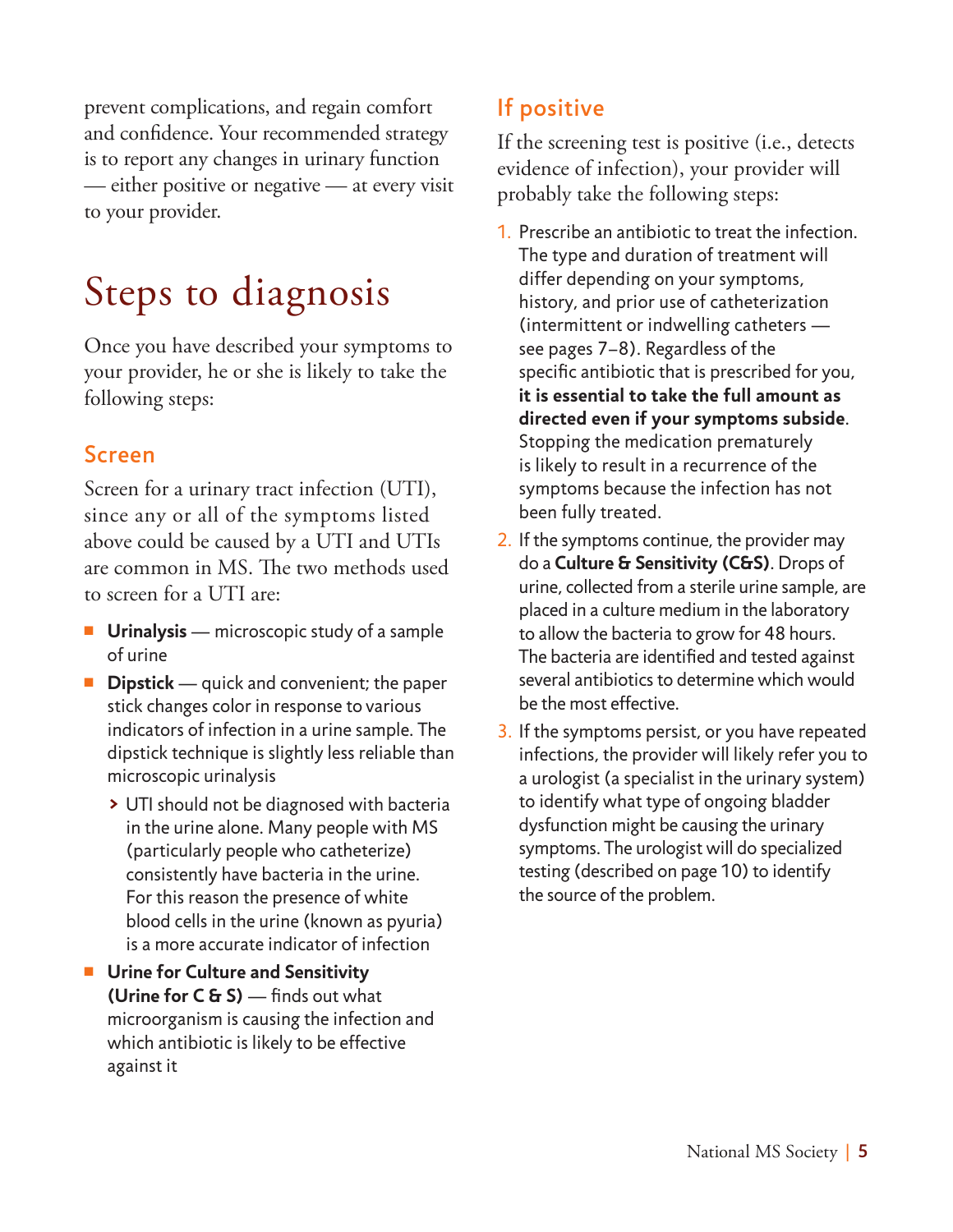### <span id="page-9-0"></span>If negative

If the screening test is negative, indicating that no infection is present, your provider will initiate testing to determine which type of bladder dysfunction is causing your symptoms. The most important question to be answered is whether you are retaining urine in your bladder after attempting to empty it completely. Urine left in the bladder **(post-void residual urine)** can cause any of the symptoms described above. **Post-void residual (PVR)** testing is usually done in one of two ways:

- **Diagnostic catheterization** Immediately after you have voided, your provider will pass a thin, hollow tube, called a catheter, through the meatus into the urethra. This will drain the remaining urine out of the bladder so it can be measured. Although people dislike the idea of catheterization, most find it to be a quick and easy procedure that causes little discomfort.
- **Bladder ultrasound** After you have urinated, the provider will apply a gel to your lower abdomen and slide a small instrument over the area to obtain an image that can be analyzed to measure residual urine.

With either method, a residual amount of less than 100ml is normal.

## Treatment process

#### Treatment of storage dysfunction

If the PVR test determines that you are retaining less than 100ml of urine, your provider will likely conclude that your symptoms are caused by an overactive bladder detrusor muscle. He or she may recommend various behavioral interventions (see Table 1, page [9\)](#page-12-1) or prescribe medication to relax the detrusor muscle. Anticholinergic medications are the most commonly prescribed. These include:

- darefenasin (Enablex<sup>®</sup>)
- fesoterodine (Toviaz<sup>®</sup>)
- oxybutynin (Ditropan®, Ditropan XL®, Oxtrol Transdermal Patch®, Gelnique Gel®)
- solifenacin succinate (Vesicare<sup>®</sup>)
- imipramine (Tofranil®)
- tolterodine (Detrol® and Detrol  $LA^@$ )
- trospium chloride (Sanctura®)

While any of these can relieve urgency, frequency, nocturia or incontinence, you may need to try a few before finding the one that works best for you. The major side effects of these medications are dry mouth, constipation, drowsiness and memory problems. Another medication option for overactive bladder is mirabegron (Myrbetriq®). This medication helps relax the smooth muscle that surrounds the bladder and increases the bladder's capacity to store urine. Because mirabegron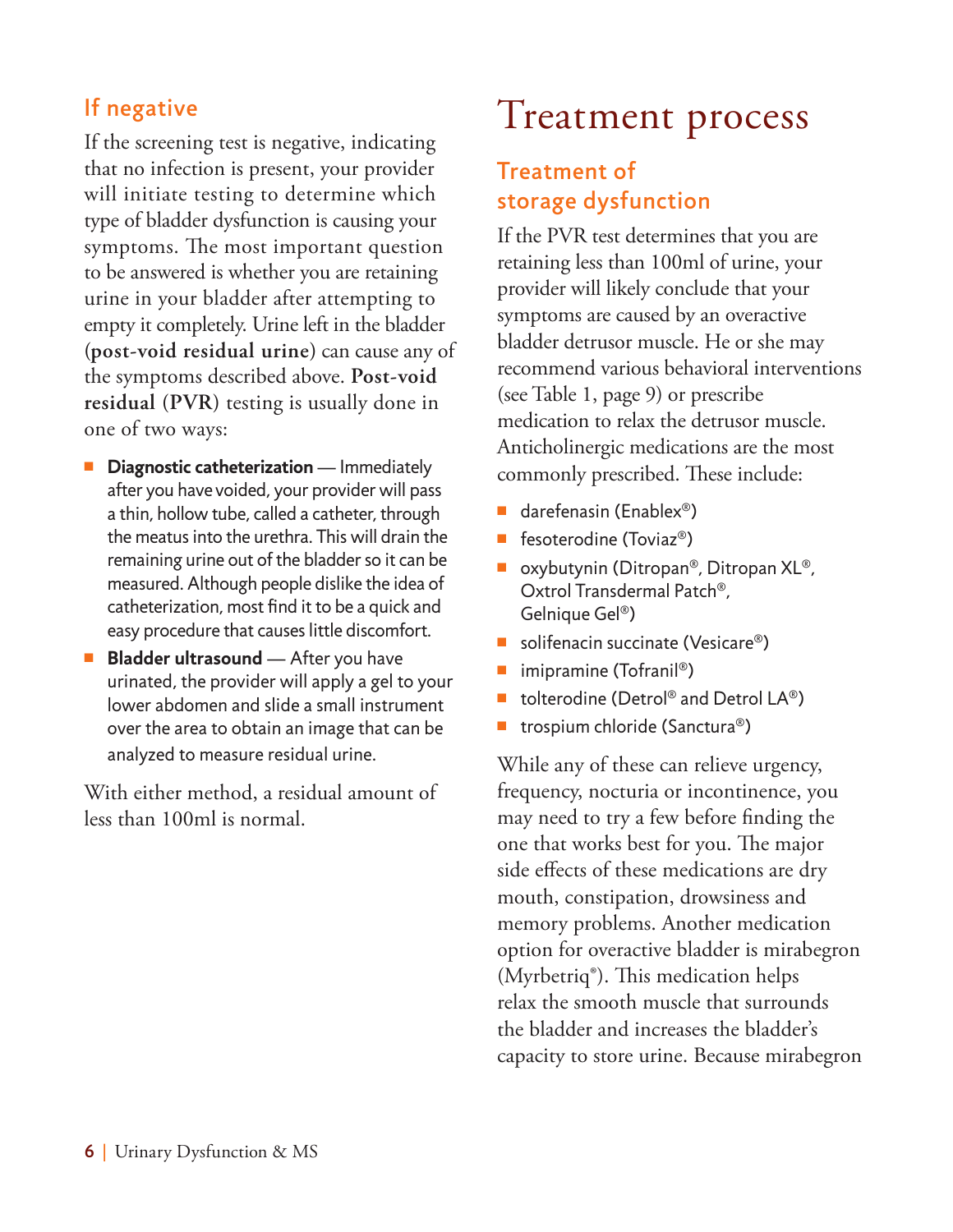<span id="page-10-0"></span>works differently in the body than the anticholinergic medications, the side effects are different. The most common side effects reported with mirabegron are increased blood pressure, common cold symptoms, urinary tract infection and headache.

If treatment with any of these medications does not successfully manage your overactive bladder, your provider may recommend treatment with onabotulinumtoxin A (BOTOX®), which is approved by the FDA to treat incontinence resulting from an overactive bladder that has not responded adequately to medications. This powerful neurotoxin temporarily relaxes the overactive bladder muscle. BOTOX is delivered by injection into the bladder muscle under cystoscopy, which is a procedure that allows the doctor to visualize the inside of the bladder. This procedure may be done under general anesthesia. The effects of the medication typically last about three months, at which time the injection can be repeated.

The most common side effects with BOTOX include urinary tract infection and urinary retention. In addition, the FDA labeling for this medication carries a boxed warning that the injections may cause serious side effects that can be life threatening, including problems with swallowing, speaking or breathing, and the possibility that the toxin may spread to other areas of body away from the injection site.

#### <span id="page-10-1"></span>Treatment of emptying dysfunction

If the PVR determines that you are retaining more than 100ml of urine after voiding, your provider may recommend **intermittent self-catheterization (ISC).** This relatively simple technique works quickly and effectively to eliminate residual urine.

Depending on the symptoms you are experiencing, and the amount of residual urine, your provider will recommend that you catheterize 3–4 times per day. While many people are reluctant to begin this procedure, most quickly discover the comfort and security it provides. Women are usually less resistant than men because of their experience inserting tampons, but men generally have an easier time because of the greater accessibility of the urinary opening.

The regular practice of ISC acts like physical therapy for the bladder. Some people find that bladder function returns to normal or near normal after several weeks or months. They can discontinue ISC at that time. For others, the practice of ISC remains a regular part of everyday life, promoting effective bladder drainage and preventing complications.

If symptoms persist in spite of ISC, your provider will probably initiate treatment for Combined Dysfunction (see page [8](#page-11-2)). For those who continue to retain too much urine in the bladder, the provider may also recommend a few dietary changes (see Table 2 on page [10](#page-13-1)) to make the urine more acidic.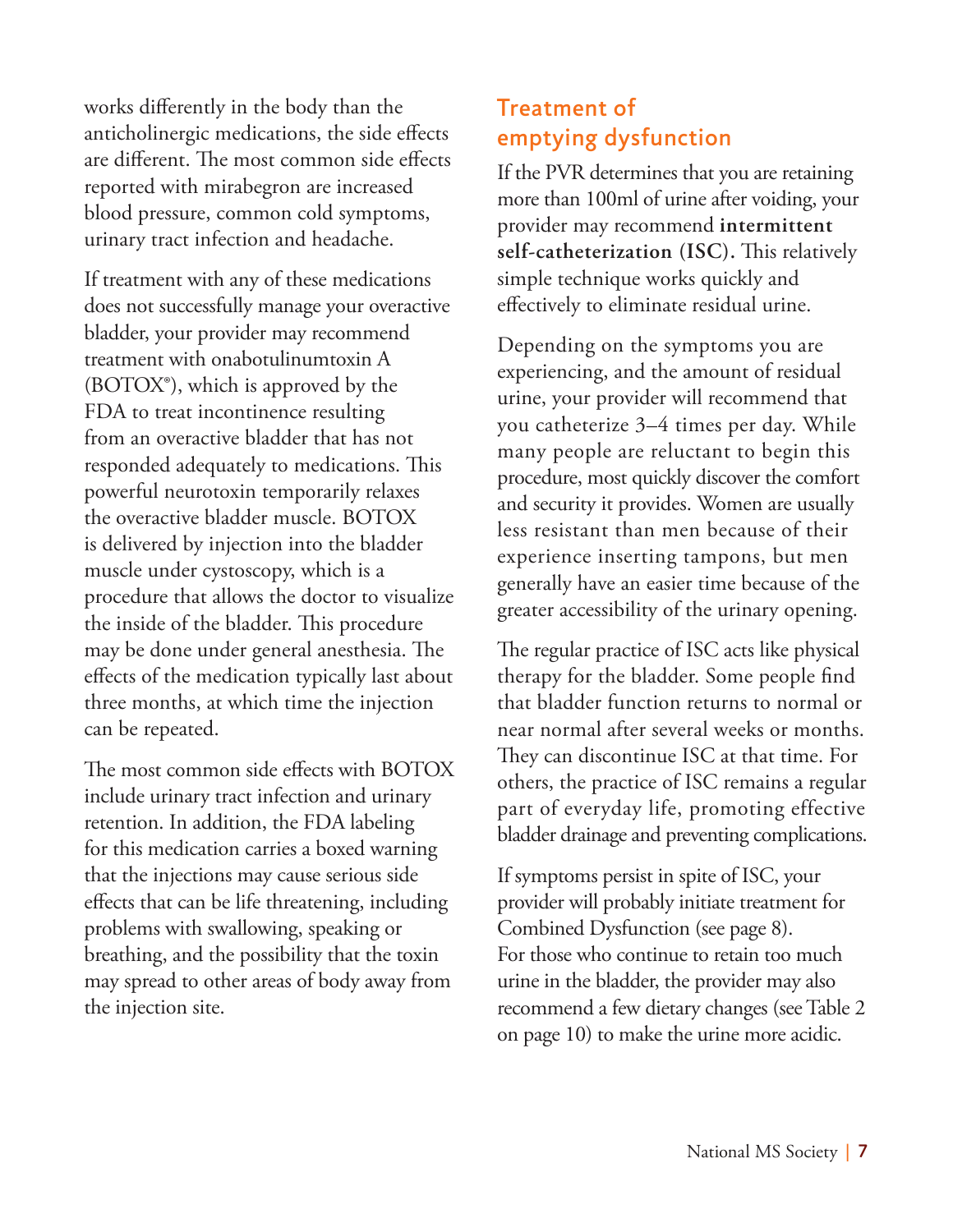#### <span id="page-11-0"></span>INTERMITTENT SELF-CATHETERIZATION (ISC) PROCEDURE

- 1. Wash hands thoroughly and urinate, if you are able.
- 2. Wash around the urinary opening (meatus) with soap and water or a pre-packaged towelette.
- 3. Insert the catheter and allow urine to flow into the toilet.
- 4. Remove the catheter.
- 5. Use a new catheter for each catheterization if your insurance covers single-use catheters; if not, wash your catheter with soap and hot water and store in a plastic bag.

In the event that ISC is not sufficient to take care of the problem, or other symptoms interfere with self-catheterization, your provider may recommend the use of an indwelling (Foley) catheter. An **indwelling catheter** consists of a flexible rubber tube that remains in the bladder to allow urine to flow into an external drainage bag. A small balloon, which inflates after insertion, holds the catheter in place. In general, indwelling catheters should only be used on a short-term basis in order to avoid damage to the urethra.

#### <span id="page-11-2"></span>Treatment of combined dysfunction

For people who experience problems with both the emptying and storage, a combination of strategies is usually recommended that includes intermittent catheterization to remove the residual urine, and one of the bladder medications described above to reduce bladder overactivity. Occasionally, other medications may also be prescribed, including:

- 1. **Antispasticity agents** to relax the sphincter muscle:
	- baclofen (Lioresal®)
	- tizanidine hydrochloride (Zanaflex<sup>®</sup>)
- 2. **Alpha-adrenergic blocking agents**  to promote the flow of urine through the sphincter:
	- alfuzosin (Uroxatral®)
	- doxazosin (Cardura<sup>®</sup>)
	- silodosin (Rapaflo<sup>®</sup>)
	- tamsulosin (Flomax<sup>®</sup>)

<span id="page-11-1"></span>On the very **rare** occasions when none of the medications or self-care strategies are sufficient to manage MS-related bladder symptoms, a simple surgical procedure called suprapubic cystostomy can be performed. A tube is inserted into the bladder through an opening in the lower abdomen to allow the urine to drain into an external collection bag. When the situation requires, other surgical options are also available.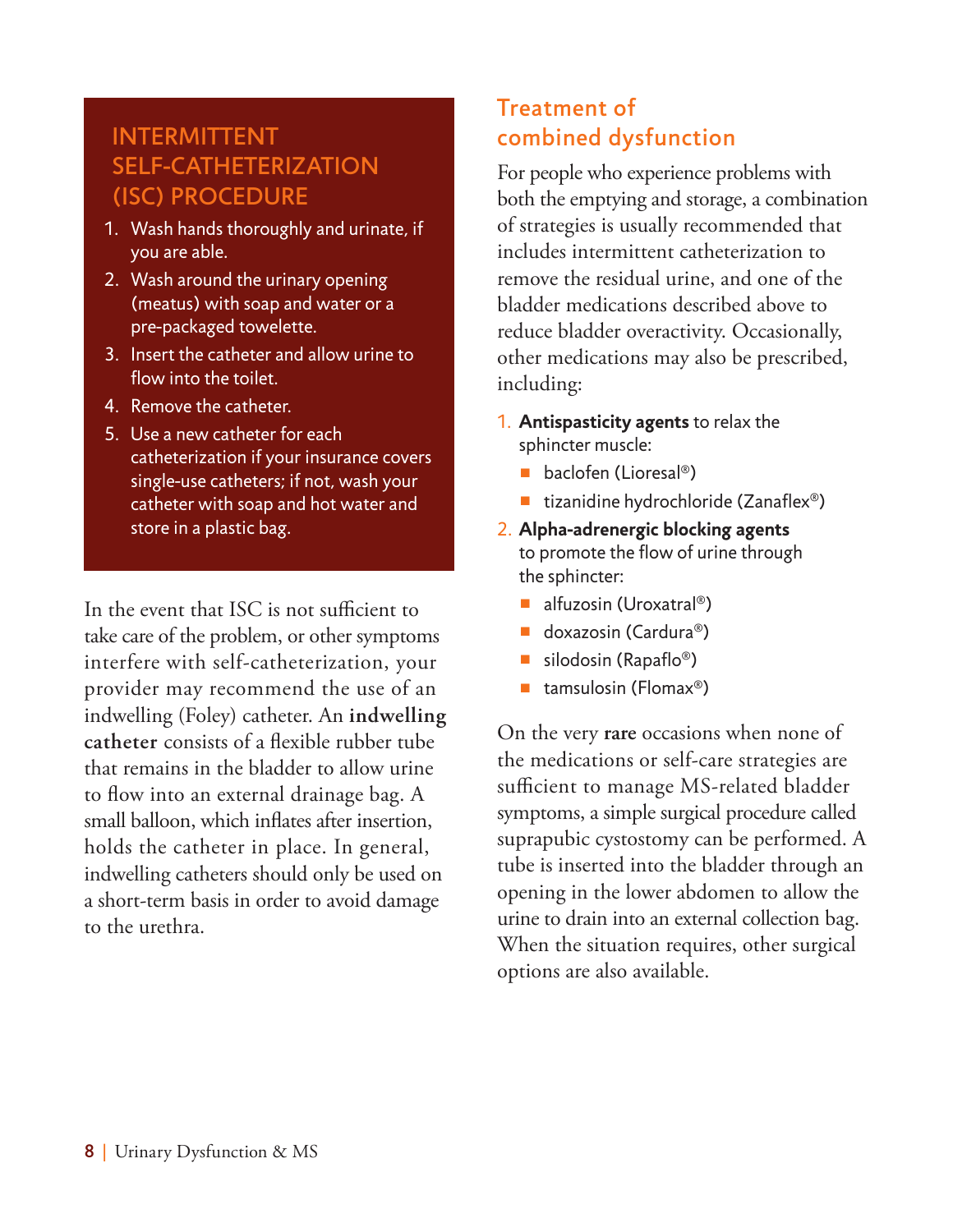### <span id="page-12-1"></span><span id="page-12-0"></span>Table 1: Behavioral interventions in treating storage dysfunction

| <b>Behavior</b>                                                                                                                                                                                           | Why it helps and tips                                                                                                                                                                                                                                                                                                                                                                                    |
|-----------------------------------------------------------------------------------------------------------------------------------------------------------------------------------------------------------|----------------------------------------------------------------------------------------------------------------------------------------------------------------------------------------------------------------------------------------------------------------------------------------------------------------------------------------------------------------------------------------------------------|
| Drink enough water to keep the<br>urine light yellow.                                                                                                                                                     | To flush wastes, bacteria, and mineral deposits from the<br>urinary system. Establish regular "water-break" times.                                                                                                                                                                                                                                                                                       |
| Limit intake of fluids that contain<br>caffeine or alcohol.                                                                                                                                               | These substances act as bladder irritants and contribute to<br>storage dysfunction.                                                                                                                                                                                                                                                                                                                      |
| Restrict fluid intake beginning<br>approximately two hours before<br>starting any activity where no<br>bathroom will be available, and<br>avoid drinking fluids after dinner to<br>avoid disrupted sleep. | Do not, however, restrict fluid intake on a continuous<br>basis, because that greatly increases the risk of infection<br>by interfering with the normal flushing of the bladder and<br>making the urine overly concentrated.                                                                                                                                                                             |
| Wear an absorbent pad for<br>extra protection.                                                                                                                                                            | A variety of products are available for women and men, all<br>containing a powder which turns to gel when moistened.<br>Some men may choose to use a condom catheter (also<br>called a Texas catheter) some of the time. This external<br>device consists of a condom-like sheath that fits over<br>the penis and is connected to a drainage bag. The bag is<br>strapped to the leg inside the trousers. |
| Do regular pelvic floor (Kegel)<br>exercises to help control<br>incontinence in women (can also be<br>adapted for use by men).                                                                            | A nurse or physical therapist can assist you to learn the<br>proper technique, which involves contracting and relaxing<br>the muscles that support the urethra, bladder, uterus,<br>and rectum. Pelvic floor physical therapy uses pelvic floor<br>training, biofeedback, neuromuscular stimulation and<br>daily home exercises to reduce urinary urgency, frequency<br>and loss of bladder control.     |
| Plan to urinate every two hours<br>while awake.                                                                                                                                                           | Timed voiding can help train the bladder and<br>reduce overfilling.                                                                                                                                                                                                                                                                                                                                      |

\*NOTE: In the event that none of these measures is effective, your provider may prescribe an anticholinergic medication to force the bladder to retain urine. You would then be taught additional strategies for emptying your bladder (see page [7\)](#page-10-1).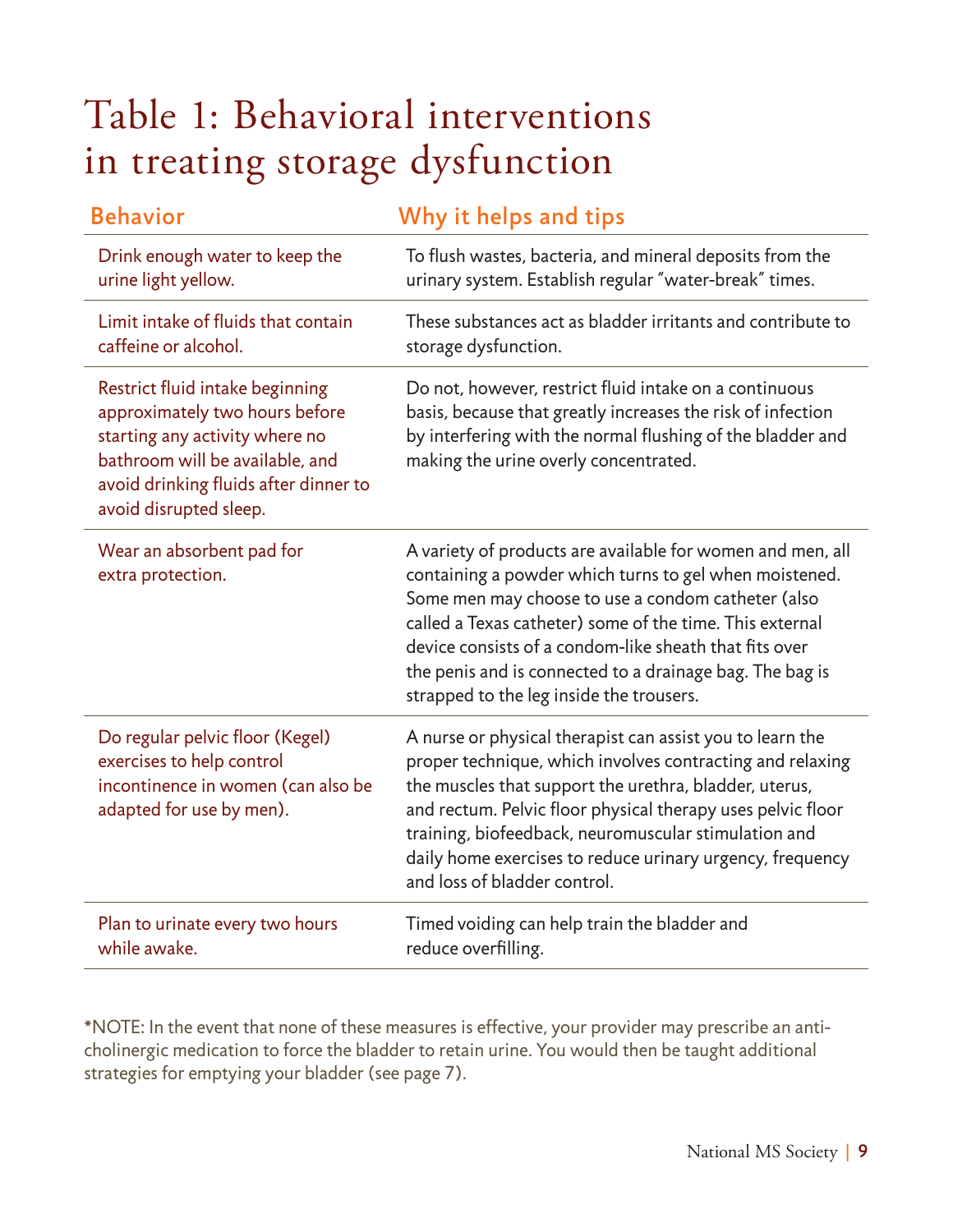### <span id="page-13-1"></span><span id="page-13-0"></span>Table 2: Dietary changes in treating emptying dysfunction

Limit intake of citrus juices. Surprisingly, citrus juices make urine more alkaline than

#### Diet **Why** it helps and tips

Take cranberry tablets or drink cranberry juice daily. Generally, tablets are better than juice because juice is sweetened to counter the sour taste, and it's wiser to avoid a daily dose of extra sugar or high-fructose corn syrup. It is also easier to take cranberry tablets than drink the large amounts of cranberry juice required to acidify the urine.

acidic, which favors the growth of bacteria. Cranberry may help to prevent bacteria from sticking to the cells that line the bladder. Cranberry may be a helpful preventive measure but may also increase urgency or irritation because of its acidity. Cranberry should never be used to self-treat an existing UTI.

### Other treatment options

Some clinicians have also used another strategy to manage bladder dysfunction — electrical stimulation of the sacral nerve. Stimulation of the nerves can stimulate pelvic muscle contractions or detrusor (bladder muscle) contractions. This stimulation can be accomplished in different ways.

■ One method is electrical stimulation provided by a surgically-implanted stimulator that helps the bladder muscle to store and expel urine appropriately. The stimulator delivers electrical impulses that mimic those that would normally be

delivered by undamaged nerves. While the data available for this intervention are still quite limited, you may want to discuss electrical stimulation with your physician. However, you and your doctor should keep in mind that you may not be able to have an MRI if you have an implanted sacral nerve stimulator.

■ Another type of sacral nerve stimulation intervention is percutaneous posterior tibial nerve stimulation, or PTNS. In this procedure, a needle is placed in the posterior tibial nerve, located on the inner leg at the ankle. An electrical impulse is delivered to the nerve that in turn stimulates the sacral nerves. The usual treatment is 30 minutes once weekly for 12 weeks. Additional treatment can be given if symptoms recur.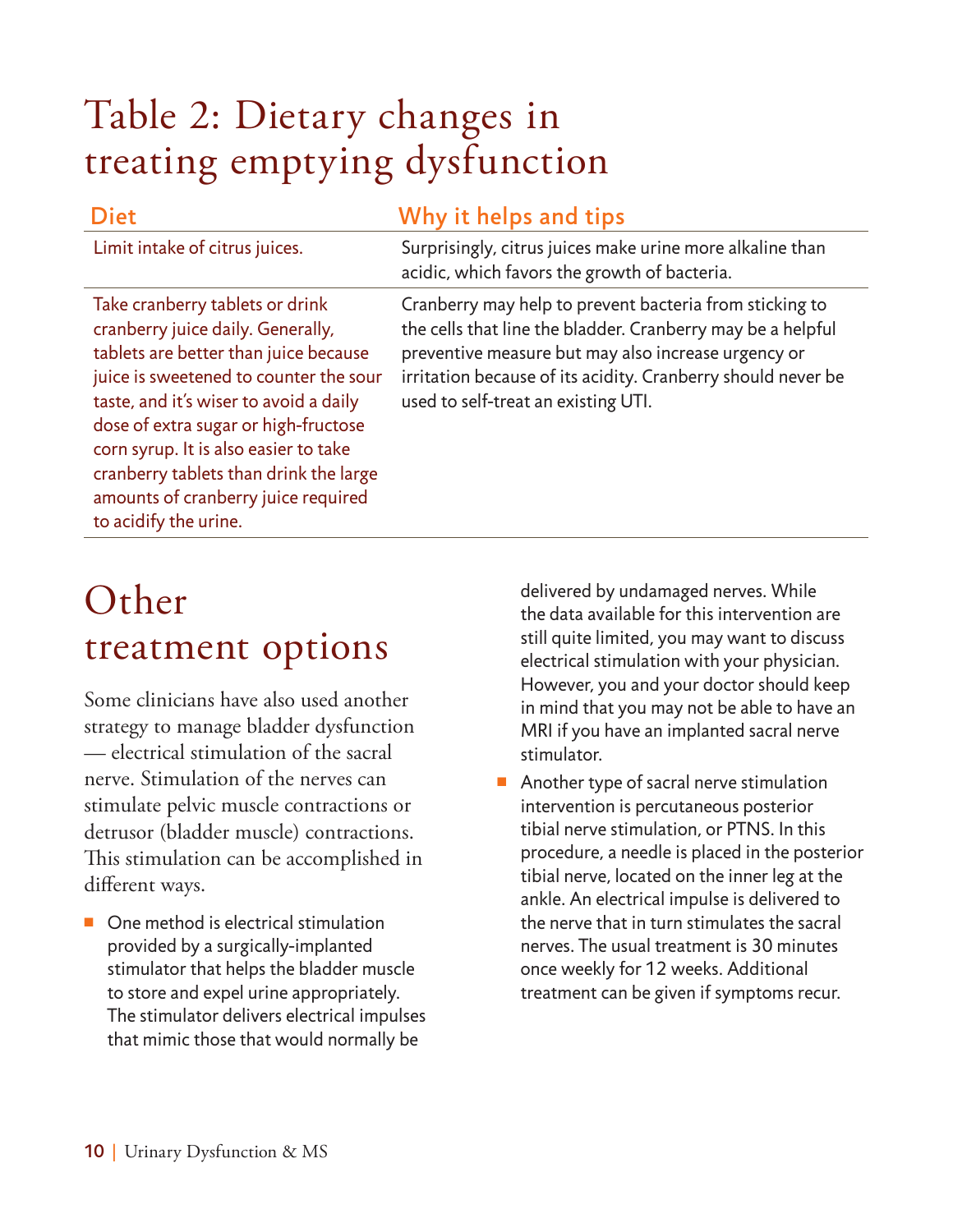### <span id="page-14-0"></span>When urinary problems persist

Should your bladder problems persist despite standard medications and self-care techniques, you should be referred to a urologist (a physician who specializes in problems of the urinary tract) for further testing to rule out other problems. Possible tests include:

- **Ultrasound** kidneys and urinary bladder are visualized in order to check for blockage or stones.
- **Radioisotope renal scan** assesses kidney function. A short-acting radioisotope, that allows the entire urinary system to be visualized, is injected into a vein and excreted by the kidneys. Residual urine is measured by noting the amount of radioisotope remaining in the bladder after urination.
- **Intravenous pyelogram (IVP)** similar to the radioisotope study in that it requires an injection of special dye and provides a picture of the entire urinary system. It differs, however, in that it is an X-ray that requires an empty bowel in order for the urinary system to be visible. The IVP is therefore used less frequently because it requires the use of enemas and/or laxatives before the examination.
- **Urodynamic studies** measures the pressure within the bladder (the bladder is filled with sterile fluid) and assess the function of the external sphincter. The person lies on an examining table and the physician or nurse inserts a small urinary catheter and a rectal probe for the duration of the procedure.

■ **Cystoscopy** — a thin tube with a light and a magnifier is passed through the urethra into the bladder, the doctor is able to examine the interior of the bladder for inflammation, polyps, and other abnormalities that might cause urinary symptoms.

### The impact of other factors on bladder function

### Mobility problems

Safe and comfortable self-care activities require adequate mobility, which in turn depends upon: strength; balance; coordination; flexibility; absence of pain; adequate sensory input to feet, legs, arms and hands; and an accessible environment.

In addition to diagnosing and treating the bladder dysfunction you may be experiencing, the provider will be assessing your ability to move easily and comfortably in an environment that is accessible and safe **(mobility assessment).**

#### Other medical considerations

Occasionally, bladder problems in a person with MS may be related to other MS symptoms, to medications that the person is taking, or to diseases other than the MS. People may have difficulty with bladder management because of fatigue, constipation, cognitive problems or other MS-related changes.These will need to be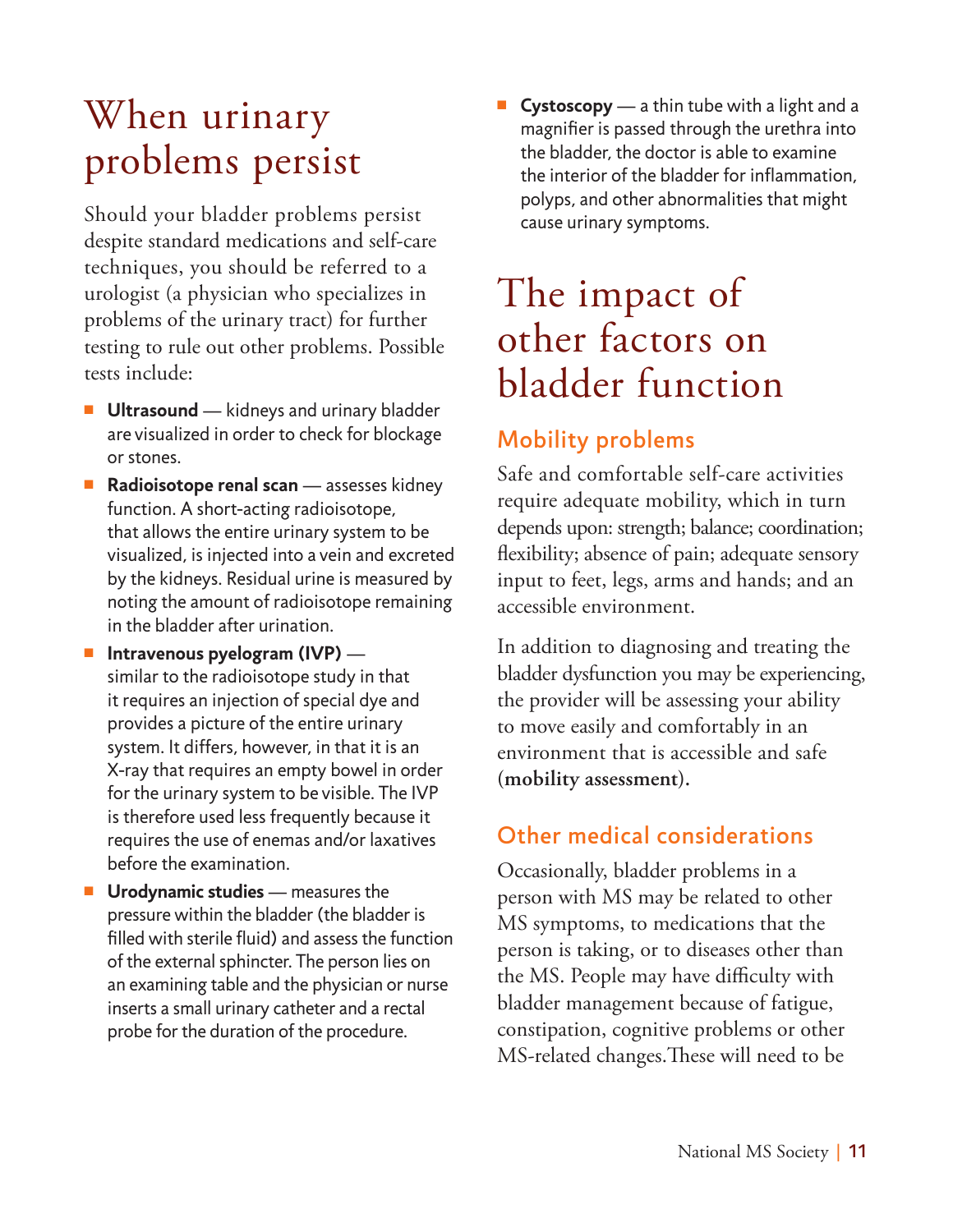<span id="page-15-0"></span>assessed and treated in order for bladder management to improve.

Bladder problems can also result from medical conditions unrelated to MS, such as pregnancy, diabetes, prolapsed bladder or uterus, enlarged prostate, arthritis or the post-menopause period. Various medications, especially those for hypertension, can affect urinary function.

#### STRATEGIES TO IMPROVE MOBILITY

- 1. Medical or surgical interventions to manage spasticity
- 2. Rehabilitation, including physical and occupational therapies, to provide:
	- Home exercise program to enhance flexibility, strength, endurance
	- Energy management strategies to conserve energy and minimize fatigue
	- Balance and mobility training to improve walking
	- Assistance with activities of daily living
	- Adaptive equipment to conserve energy, promote safety, and enhance mobility and productivity
	- Adaptive clothing for ease and convenience
	- Home/office modifications to improve bathroom access and safety

**It is very important for your MS-care provider to know all the medications you are taking — prescription, nonprescription, and dietary supplements such as vitamins and herbs — regardless of the condition for which you are taking them** (see Appendix 1)**.**

### Summary

In addition to being uncomfortable and embarrassing, the bladder symptoms of MS can have a significant impact a person's longterm health. The impact of these symptoms can be limited by reporting urinary symptoms promptly to your healthcare provider. Based on the information you give, your provider can do the testing necessary to diagnose the underlying problem and recommend the appropriate medications and management strategies.

The treatment interventions described here are more effective the earlier they are implemented — before the problems have become severe. They can help you manage your symptoms, and prevent unnecessary, potentially dangerous complications, so you can pursue your daily activities with comfort and confidence.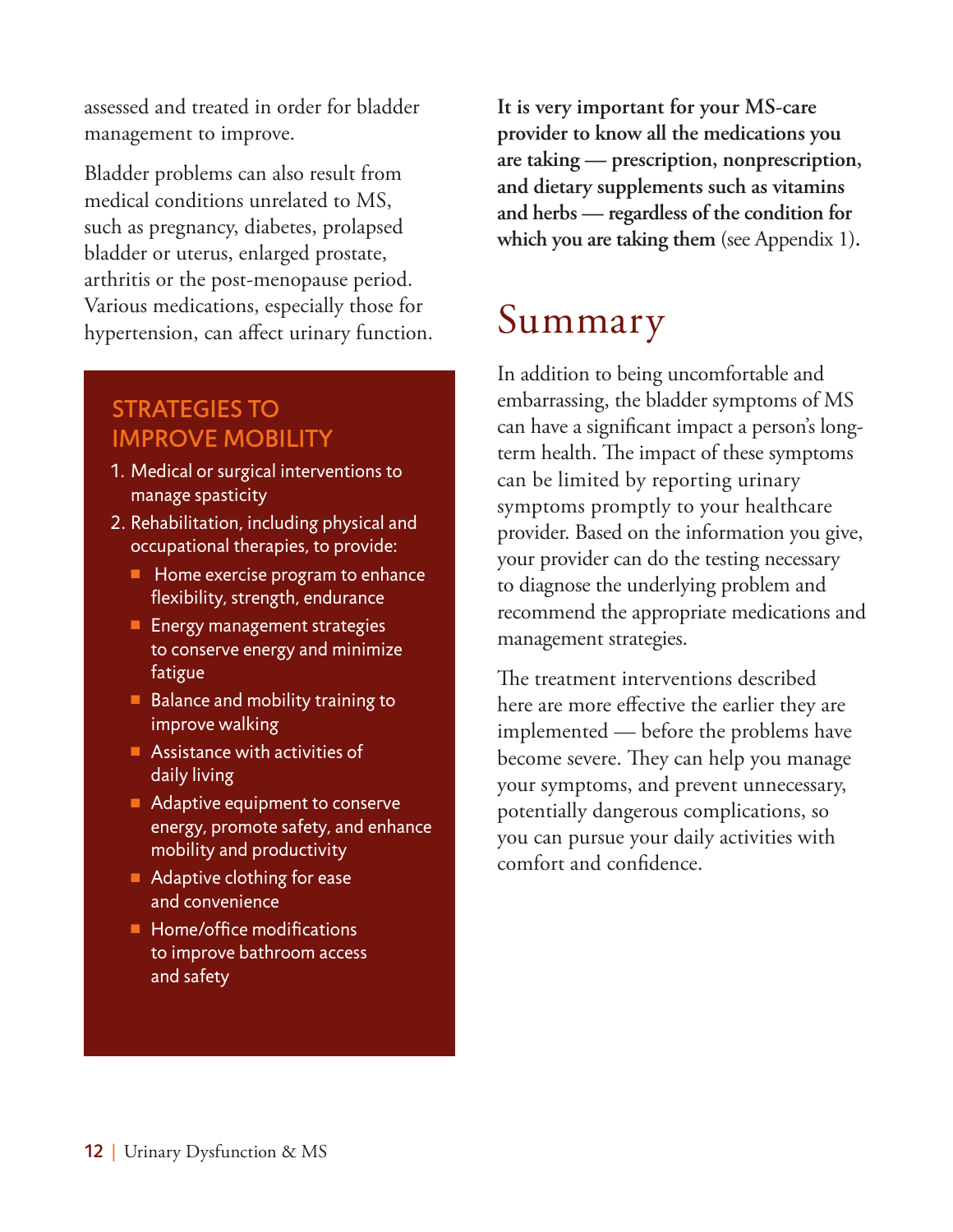# <span id="page-16-0"></span>Appendix 1: My medications list

Keep this list current, and bring it with you when you visit your regular doctor and see any new doctor.

|                                 |           | Date ____ / ____ / ____ |
|---------------------------------|-----------|-------------------------|
| <b>Prescription medications</b> |           |                         |
| <b>Name</b>                     | How much? | How often?              |
|                                 |           |                         |
|                                 |           |                         |
|                                 |           |                         |
|                                 |           |                         |
|                                 |           |                         |

#### Nonprescription medications

| Name | How much? | How often? |
|------|-----------|------------|
|      |           |            |
|      |           |            |
|      |           |            |
|      |           |            |

#### Herbal and alternative products, vitamins, dietary supplements

| Name | How much? | How often? |
|------|-----------|------------|
|      |           |            |
|      |           |            |
|      |           |            |
|      |           |            |
|      |           |            |
|      |           |            |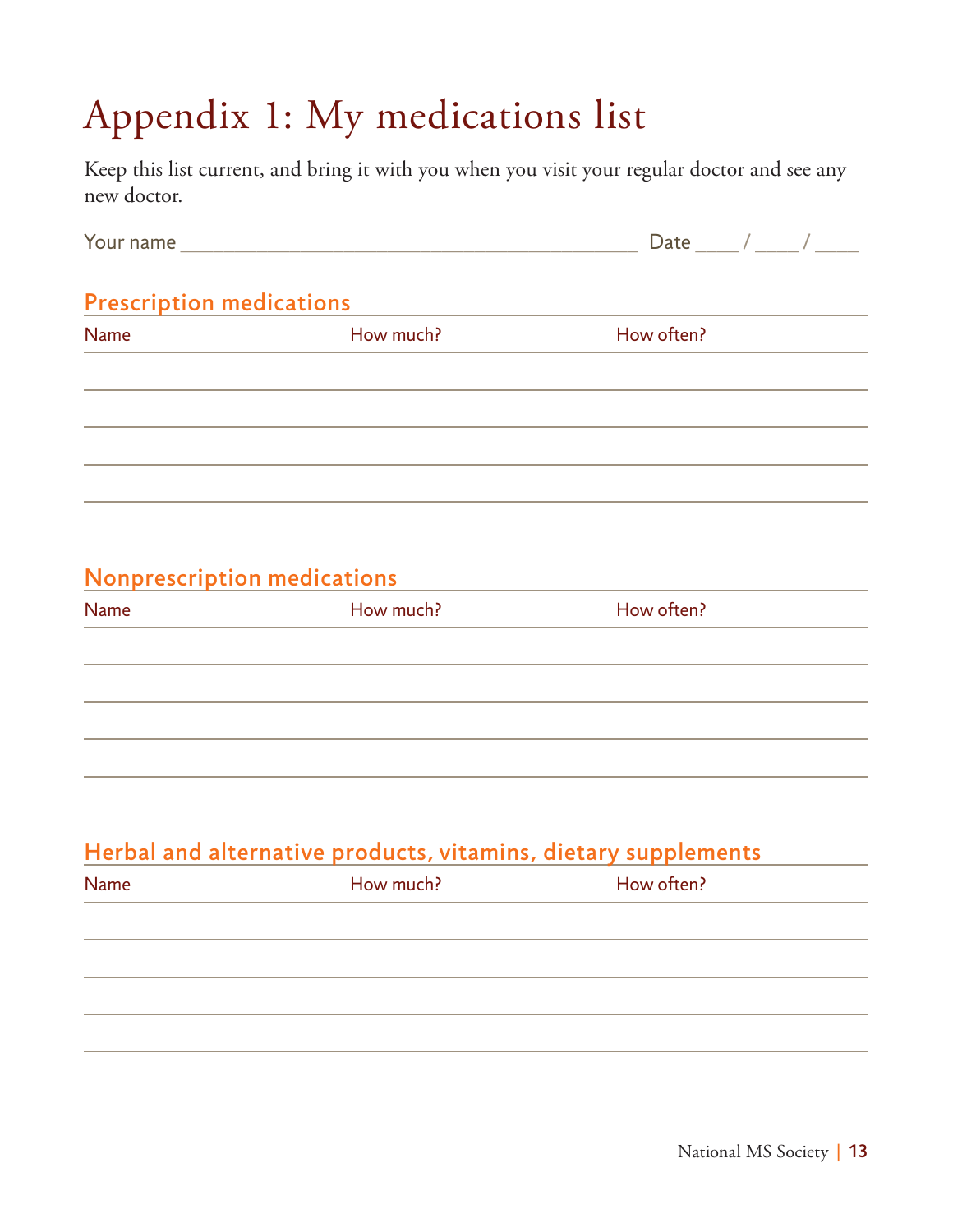# <span id="page-17-0"></span>Appendix 2: Medication information

### ANTICHOLINERGIC MEDICATIONS

Many of the medications used to treat bladder symptoms have anticholinergic effects that dry the mouth (potentially causing significant dental problems) and increase the risk of constipation. It is important to:

- Use good basic dental hygiene
- Brush after every meal and floss at least once a day
- Avoid overindulgence in caffeinated beverages
- Moisten the air with a cool-air vaporizer
- Use saliva substitutes sold over the counter to provide instant wetness relief and promote oral health
- Chew sugarless gum, or suck on sugarless hard candy for 5-10 minutes every two hours to stimulate the saliva glands
- Drink plenty of fluids and maintain a healthy bowel regime

Chemical Name: alfuzosin (al-**fyoo**-zoh-sin)

Brand Name: Uroxatral® (U.S.)

Generic Available: No

Description: Alfuzosin is generally used to treat the signs and symptoms of benign enlargement of the prostate. It helps to relax the muscles in the prostate and bladder, and is used in MS to promote the flow of urine.

Chemical Name: baclofen (**bak**-loe-fen)

Brand Name: Lioresal® (U.S. and Canada)

Generic Available: Yes (U.S. and Canada)

Description: Baclofen acts on the central nervous system to relieve spasms, cramping, and tightness of muscles caused by spasticity in MS. It is usually administered orally in pill form. An intrathecal delivery system is available for individuals with significant spasticity who cannot tolerate a sufficiently high dose of the oral form of the medication. The intrathecal system delivers the medication via a surgically implanted pump directly into the fluid surrounding the spinal cord.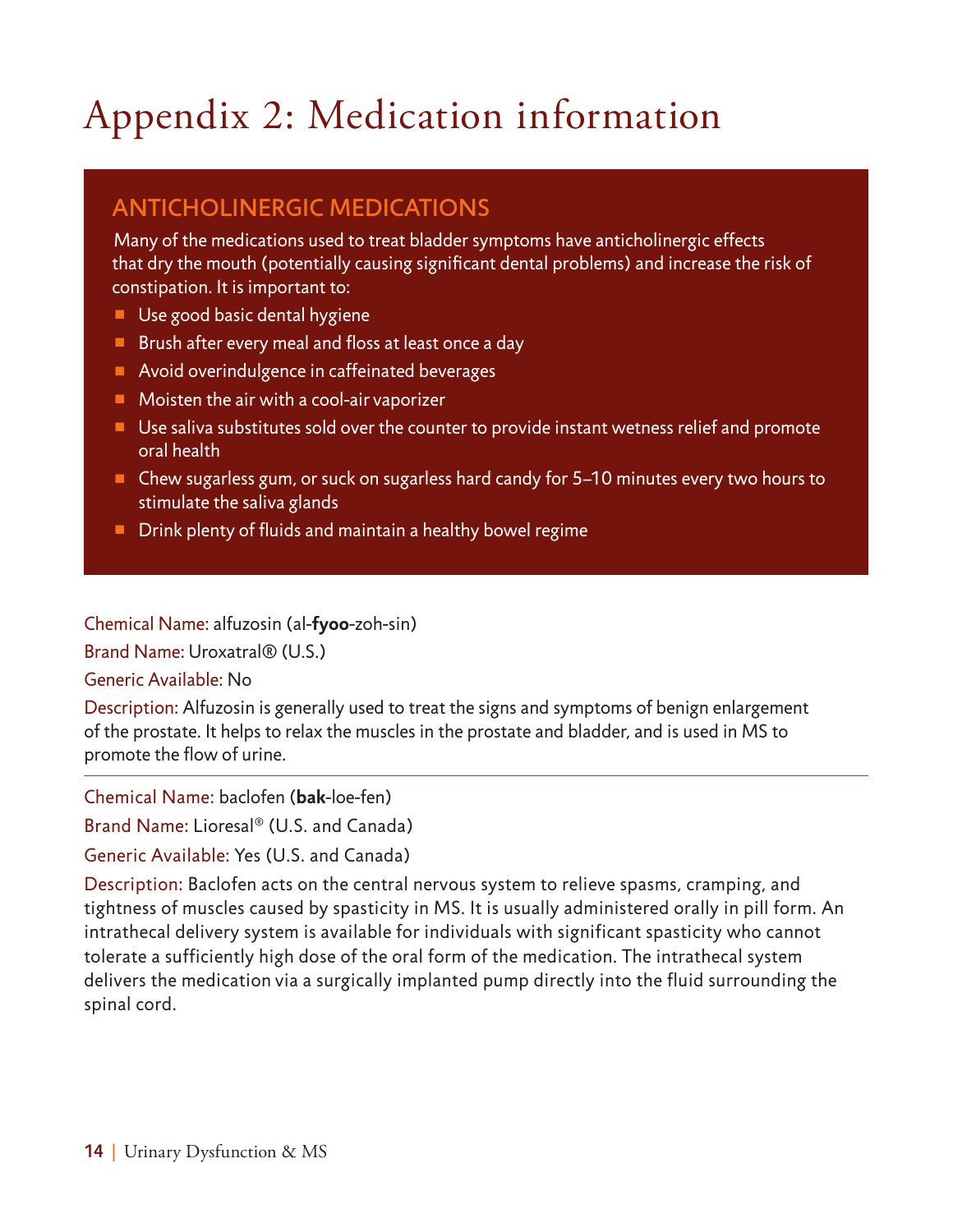Chemical Name: ciprofloxacin (sip-roe-**flox**-a-sin)

Brand Name: Cipro® (U.S. and Canada)

Generic Available: Yes (U.S. and Canada)

Description: Ciprofloxacin is one of a group of antibiotics (fluoroquinolones) used to kill bacterial infections in many parts of the body. It is used in MS primarily to treat urinary tract infections. Cipro administered with tizanidine (used for spasticity) results in higher concentrations of tizanidine in the blood, which could lead to clinically significant adverse events such as increased sedation.

Chemical Name: darifenacin (dar-i-**fen**-a-sin) Brand Name: Enablex® (U.S. and Canada)

Generic Available: No

Description: Darifenacin is an extended-release antispasmodic/antimuscarinic medication that works by relaxing the bladder muscles to prevent urgent, frequent, or uncontrolled urination.

Chemical Name: desmopressin (des-moe-**press**-in) acetate

Brand Name: DDAVP Nasal Spray® (U.S. and Canada)

Generic Available: No

Description: Desmopressin acetate is a hormone used as a nasal spray. The hormone works on the kidneys to control frequent urination.

Chemical Name: doxazosin (dox-ah-**zoh**-sin)

Brand Name: Cardura® (U.S. and Canada)

Generic Available: Yes (U.S. and Canada)

Description: Doxazosin is generally used to treat the signs and symptoms of benign enlargement of the prostate. It helps to relax the muscles in the prostate and bladder, and is used in MS to promote the flow of urine.

Chemical Name: fesoterodine (fess-oh-**tare**-oh-deen)

Brand Name: Toviaz® (U.S. and Canada)

Generic Available: Yes (U.S. and Canada)

Description: Fesoterodine is used to treat overactive bladder (a condition in which the bladder muscles contract uncontrollably and cause frequent urination, urgent need to urinate, and inability to control urination).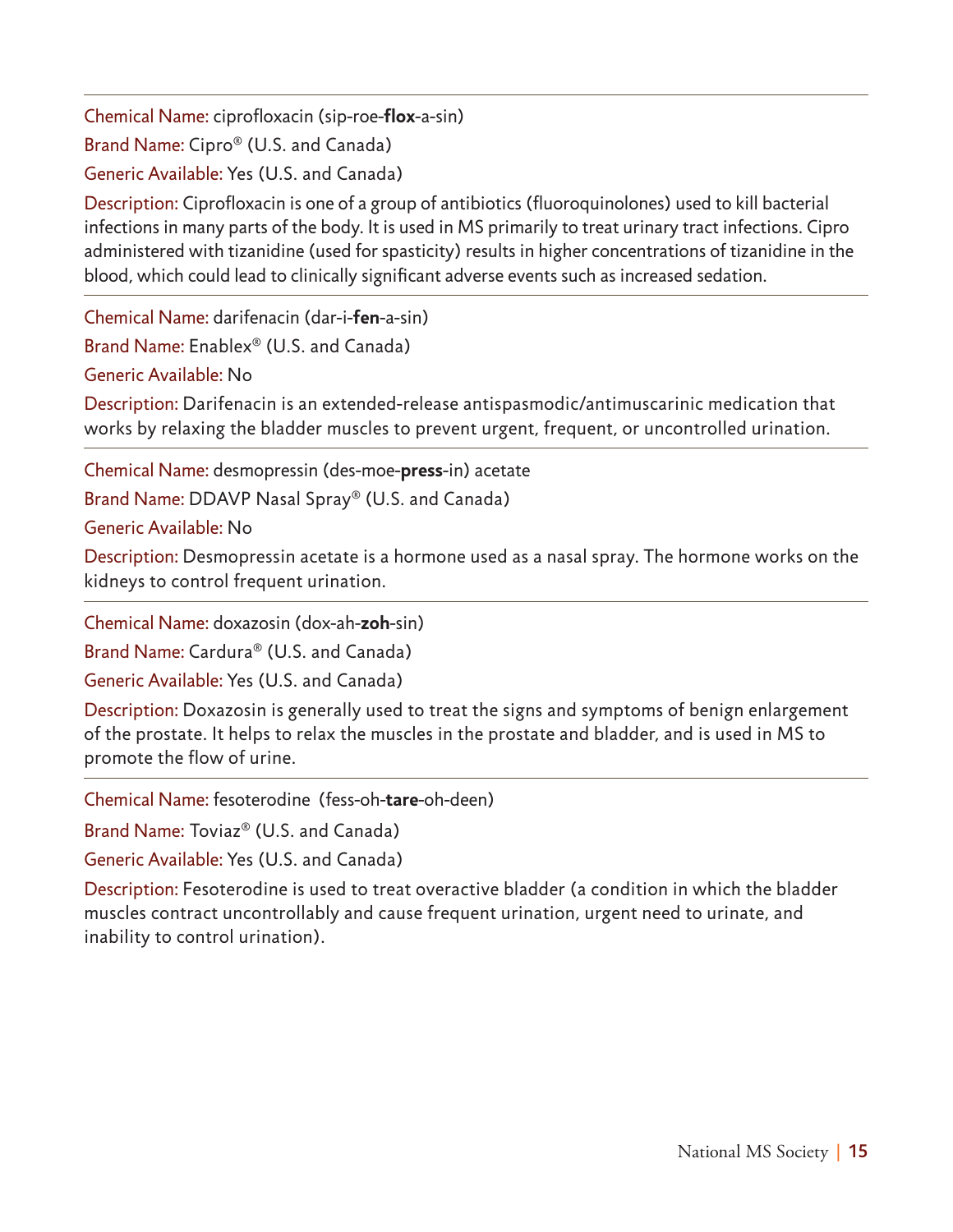Chemical Name: mirabegron (**mir**-a-**beg**-ron) Brand Name: Myrbetriq® (U.S. and Canada) Generic Available: No

Description: Mirabegron reduces the symptoms of an overactive bladder (urgency, frequency, incontinence) by relaxing the smooth muscle surrounding the bladder and increasing the bladder's capacity to hold urine.

Chemical Name: onabotulinumtoxinA (oh–nah-**bot**-yoo-lye-num-A)

Brand Name: BOTOX® (U.S.)

Generic Available: No

Description: OnabotulinumtoxinA is a nerve toxin that may relieve spasms in certain muscles, including urinary bladder muscles.

Chemical Name: oxybutynin (ox-i-**byoo**-ti-nin)

Brand Name: Ditropan® (U.S. and Canada)

Generic Available: Yes (U.S.)

Description: Oxybutynin is an antispasmodic/anticholinergic that helps decrease muscle spasms of the bladder and the frequent urge to urinate caused by these spasms.

Chemical Name: oxybutynin (ox-i-**byoo**-ti-nin) chloride — extended release

Brand Name: Ditropan XL® (U.S. and Canada)

Generic Available: Yes (U.S.)

Description: This form of oxybutynin is an extended-release antispasmodic/anti-cholinergic that is formulated to help decrease muscle spasms of the bladder and the frequent urge to urinate caused by these spasms.

Chemical Name: oxybutynin (ox-i-**byoo**-ti-nin)-transdermal

Brand Name: Oxytrol® (U.S. and Canada)

Generic Available: No

Description: This form of oxybutynin, which is delivered via a skin patch, is an antispasmodic/anticholinergic medication that helps decrease muscle spasms of the bladder and the frequent urge to urinate caused by these spasms.

Note: In January 2013, the U.S. Food and Drug Administration (FDA) approved an oxytrol patch for use by women over age 18 without a prescription (over-the-counter); this product is marketed as Oxytrol for Women®. Men still need a prescription in order to take oxybutynin in any form.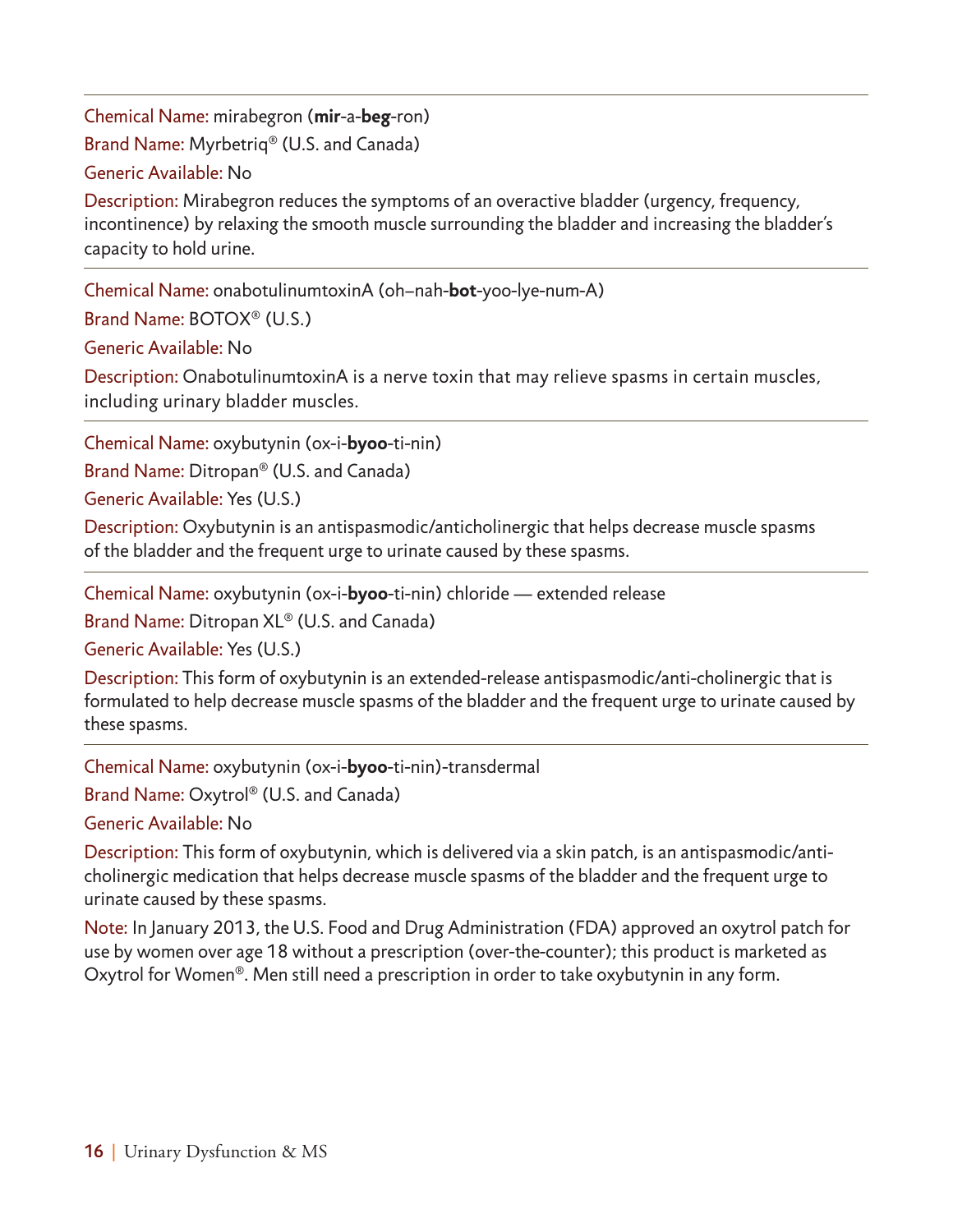Chemical Name: oxybutynin (ox-i-**byoo**-ti-nin)-gel Brand Name: Gelnique® Gel: (U.S. and Canada) Generic Available: No

Description: This form of oxybutynin, which is delivered via a topical gel, is an anti-spasmodic/ anticholinergic medication that helps decrease muscle spasms of the bladder and the frequent urge to urinate caused by these spasms.

Chemical Name: silodosin (si-lo-**doe**-sin) Brand Name: Rapaflo® (U.S. and Canada) Generic Available: No

Description: Silodosin is generally used to treat the signs and symptoms of benign enlargement of the prostate. It helps to relax the muscles in the prostate and bladder, and is used in MS to promote the flow of urine.

Chemical Name: solifenacin succinate (sol-i-**fen**-ah-sin **suc**-sin-ate)

Brand Name: Vesicare® (U.S.)

Generic Available: No

Description: Solifenacin succinate is an antimuscarinic medication that is used to treat an overactive bladder causing symptoms of frequency, urgency, and/or urge incontinence. In MS, overactive bladder is seen in failure to store and combined failure to store/failure to empty types of dysfunction.

Chemical Name: tamsulosin (tam-**soo**-loh-sin)

Brand Name: Flomax® (U.S.)

Generic Available: Yes (U.S.)

Description: Tamsulosin is generally used to treat the signs and symptoms of benign enlargement of the prostate. It helps to relax the muscles in the prostate and bladder, and is used in MS to promote the flow of urine.

Chemical Name: tizanidine (tye-**zan**-i-deen) hydrochloride

Brand Name: Zanaflex® (U.S. and Canada)

Generic Available: No

Description: Tizanidine is used in MS to treat the increased muscle tone associated with spasticity. While it does not provide a cure for the problems, it can relieve the spasms, cramping and tightness of muscles.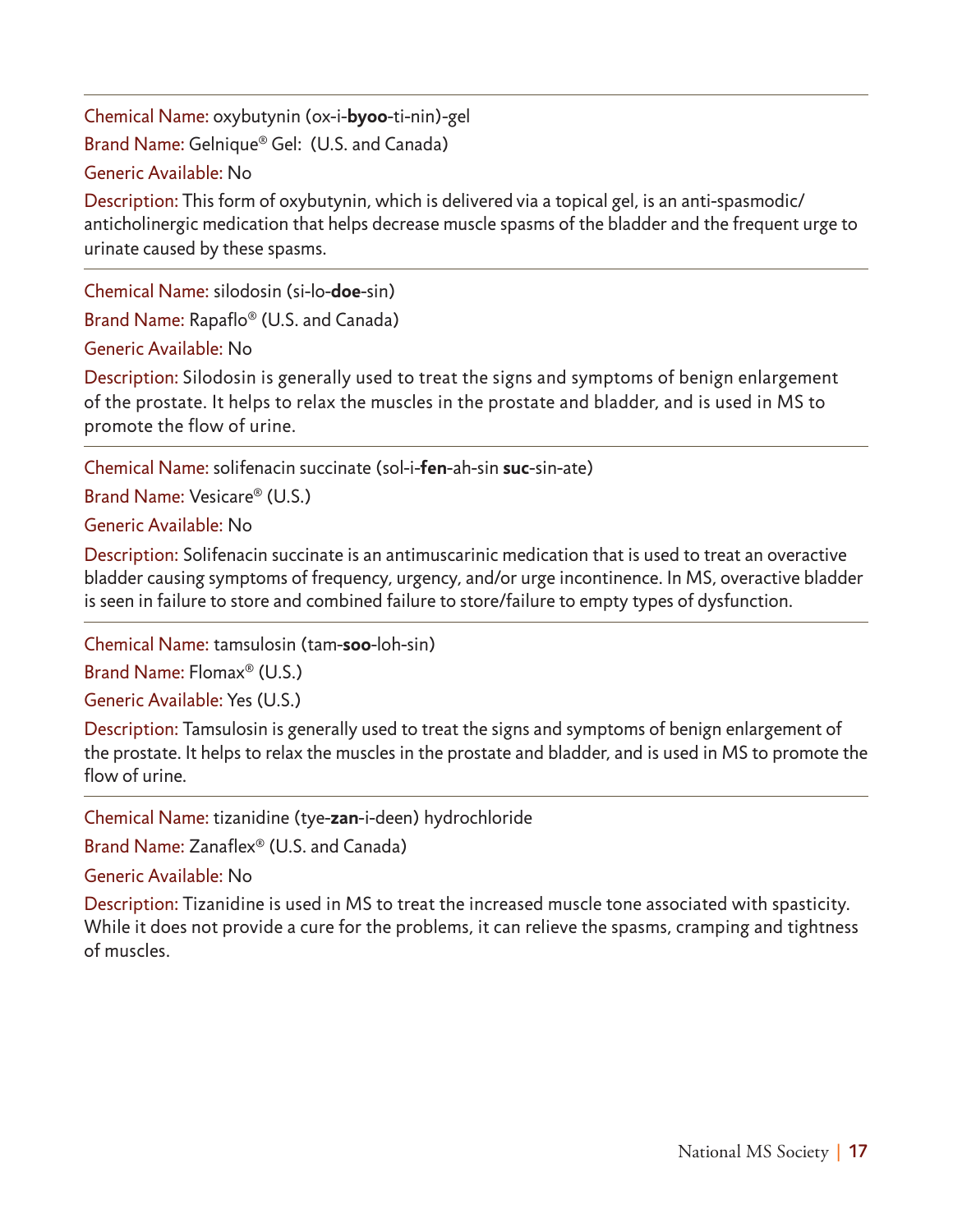Chemical Name: imipramine (i-**mip**-ra-mine) hydrochloride

Brand Name: Tofranil™

Generic Available: Yes

Description: Imipramine is an antidepressant but has an anticholinergic effect that benefits bladder frequency at night.

Chemical Name: tolterodine (tole-**tare**-oh-deen)

Brand Name: Detrol® (U.S.)

Generic Available: No

Description: Tolterodine is an antimuscarinic that is used to treat bladder spasms causing urinary frequency, urgency, or urge incontinence.

Chemical Name: tolterodine (tole-**tare**-oh-deen) tartrate

Brand Name: Detrol LA® (U.S. and Canada)

Generic Available: No

Description: Detrol LA (long acting) is an antimuscarinic agent used to treat overactive bladder with symptoms of urgency, frequency, and/or urge incontinence. This problem occurs in failure to store and combined failure to store/failure to empty types of dysfunction. It differs from Detrol in that Detrol LA can usually be taken as a single daily dose.

Chemical Name: trospium chloride (**trose**-pee-um chloride)

Brand Name: Sanctura® (U.S.)

Generic Available: Yes (U.S. and Canada)

Description: Trospium is an antispasmodic/anticholinergic medication that works by relaxing the bladder muscles to prevent urgent, frequent, or uncontrolled urination.

For more detailed information on these medications including common and rare side effects, visit **nationalMSsociety.org/Treating-MS/Medications** or call the National MS Society at 1-800-344-4867.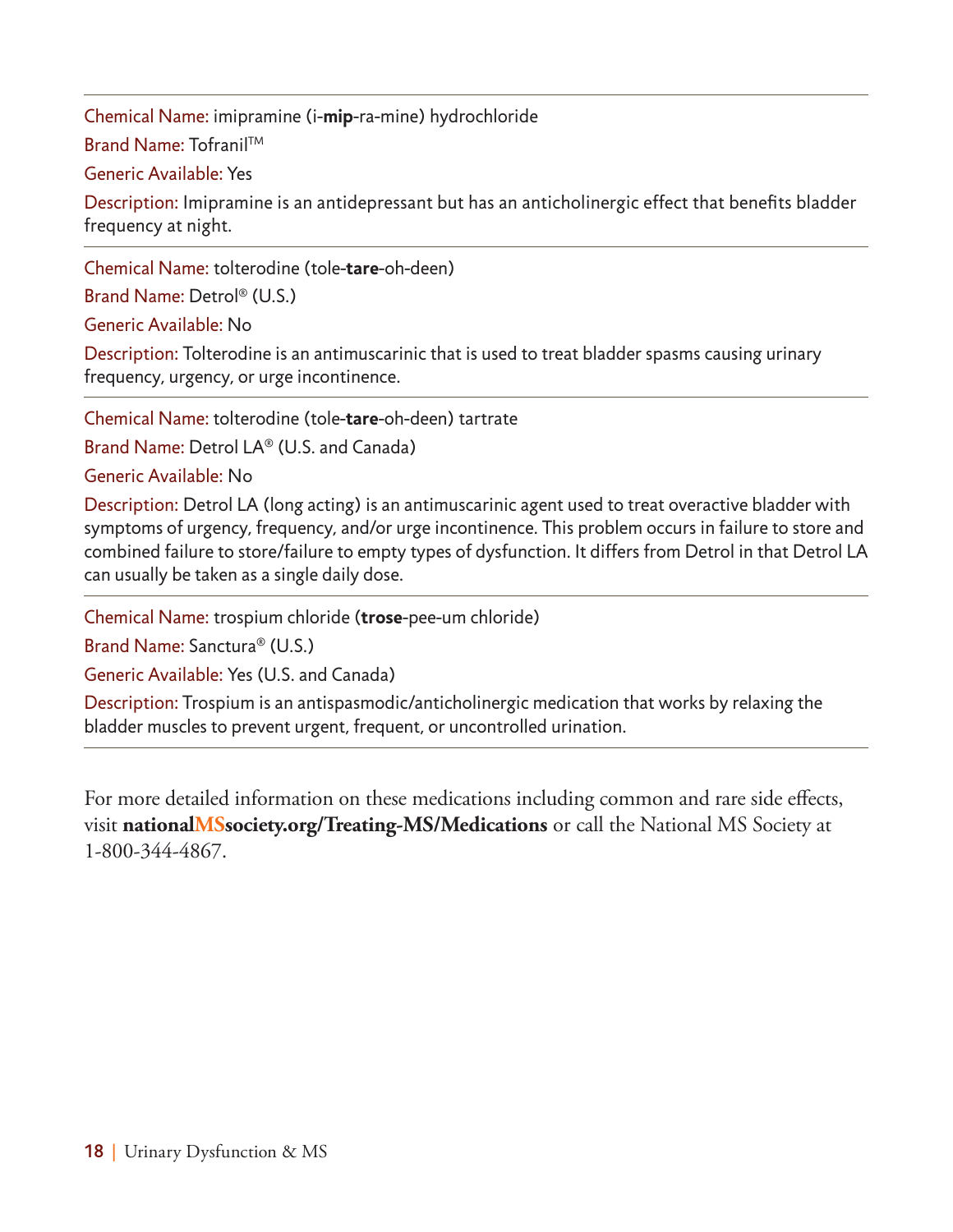Botox® and Sanctura® are registered trademarks of Allergan, Inc. Cardura®, Detrol®, Detrol LA®, and Toviaz® are registered trademarks of Pfizer, Inc. Cipro® is a registered trademark of Bayer Aktiengesellschaft. DDAVP® is a registered trademark of Aventis Pharmaceuticals. Ditropan® and Ditropan XL® are registered trademarks of ALZA Corporation. Enablex® is a registered trademark of Novartis International Pharmaceutical Ltd. Flomax® is a registered trademark of Boehringer Ingelheim Int'l. Gelnique Gel®, Oxytrol®, and Rapaflo® are registered trademarks of Watson Pharma, Inc. Lioresal® is a registered trademark of Ciba Geigy. Myrbetriq® is a registered trademark of Astellas Pharma Inc. Tofranil™ is a trademark of Mallinckrodt LLC. Uroxatral® is a registered trademark of sanofi-aventis U.S. LLC Vesicare® is a registered trademark of Astellas Pharmaceuticals. Zanaflex® is a registered trademark of Elan Pharmaceuticals.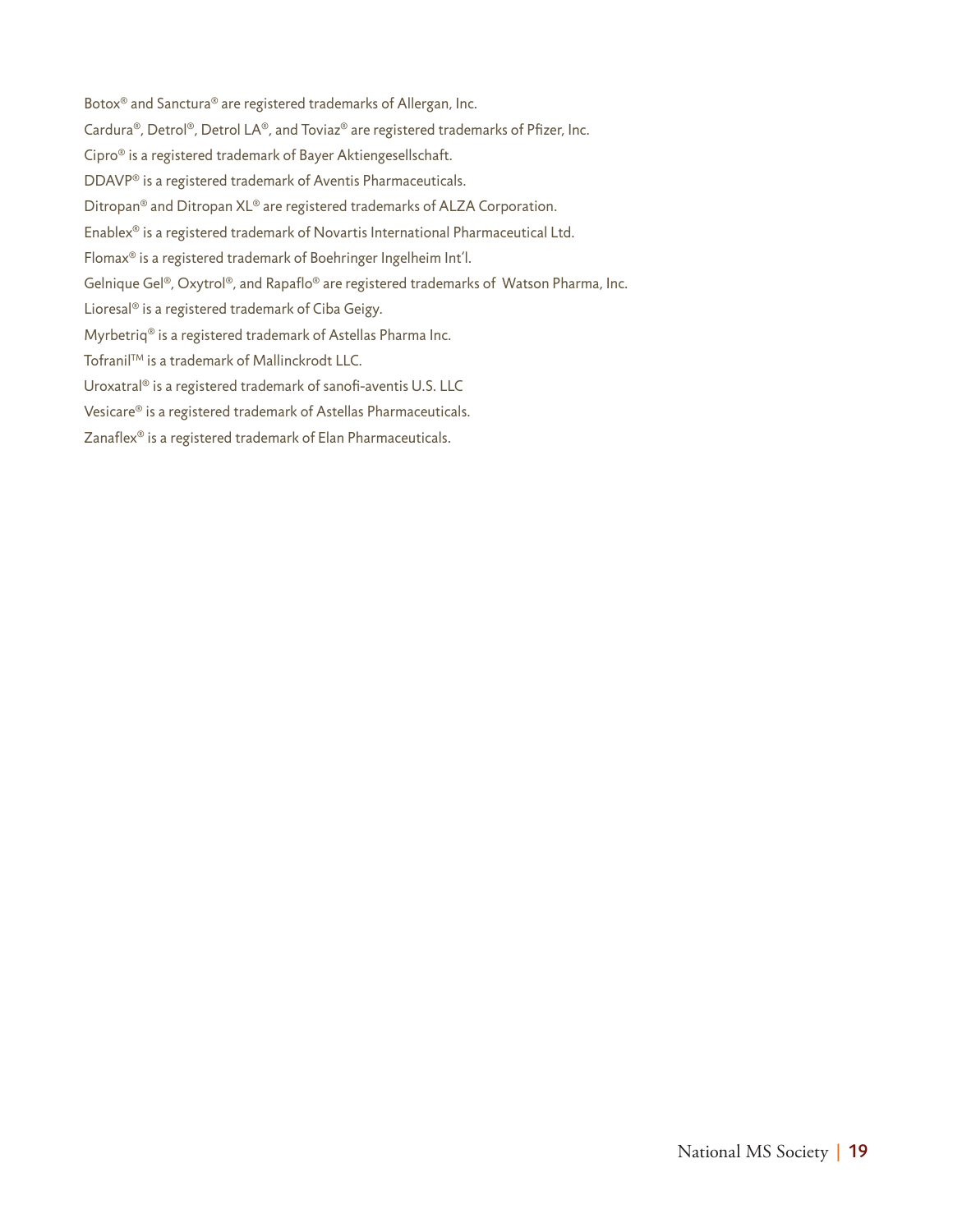### Notes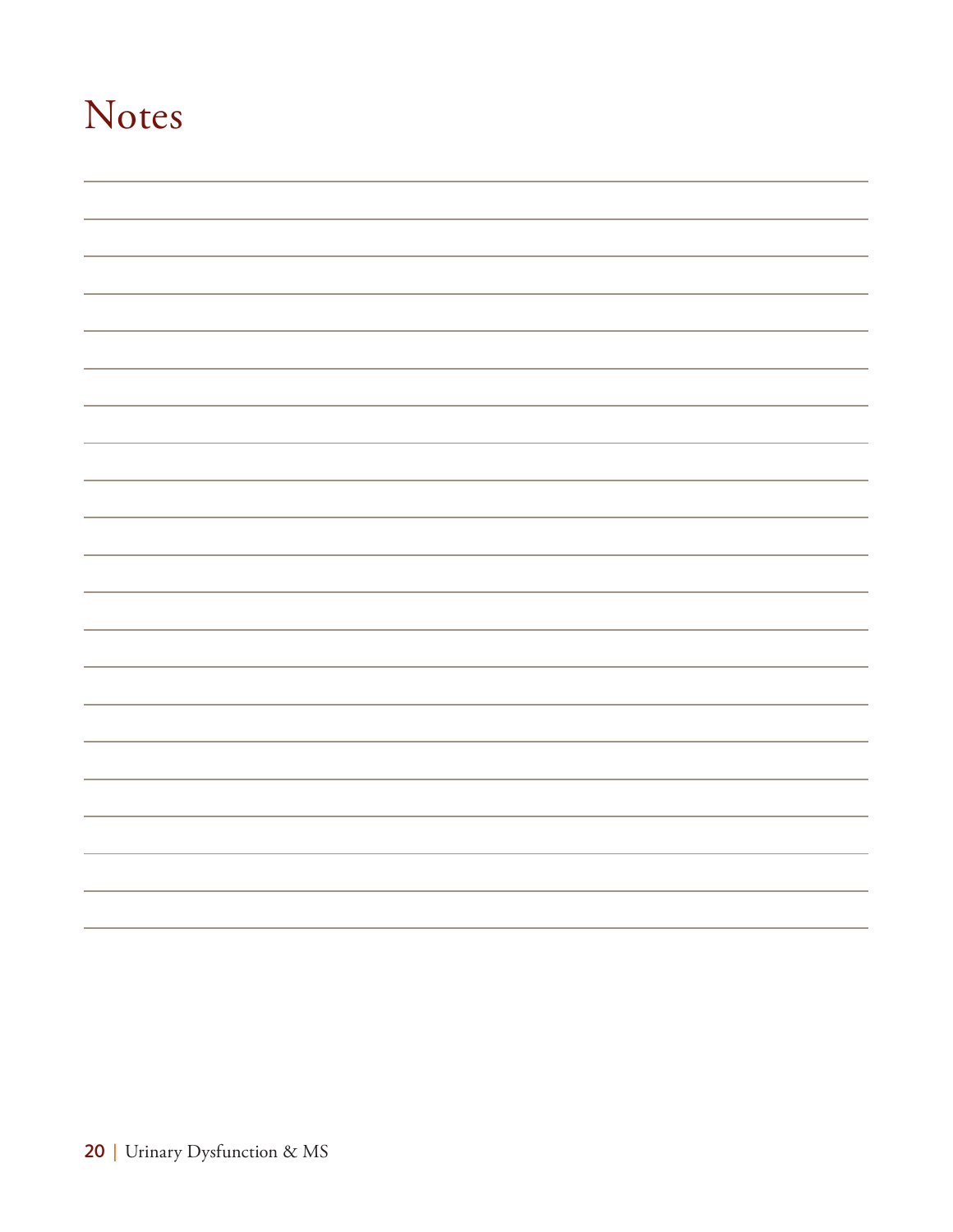### Notes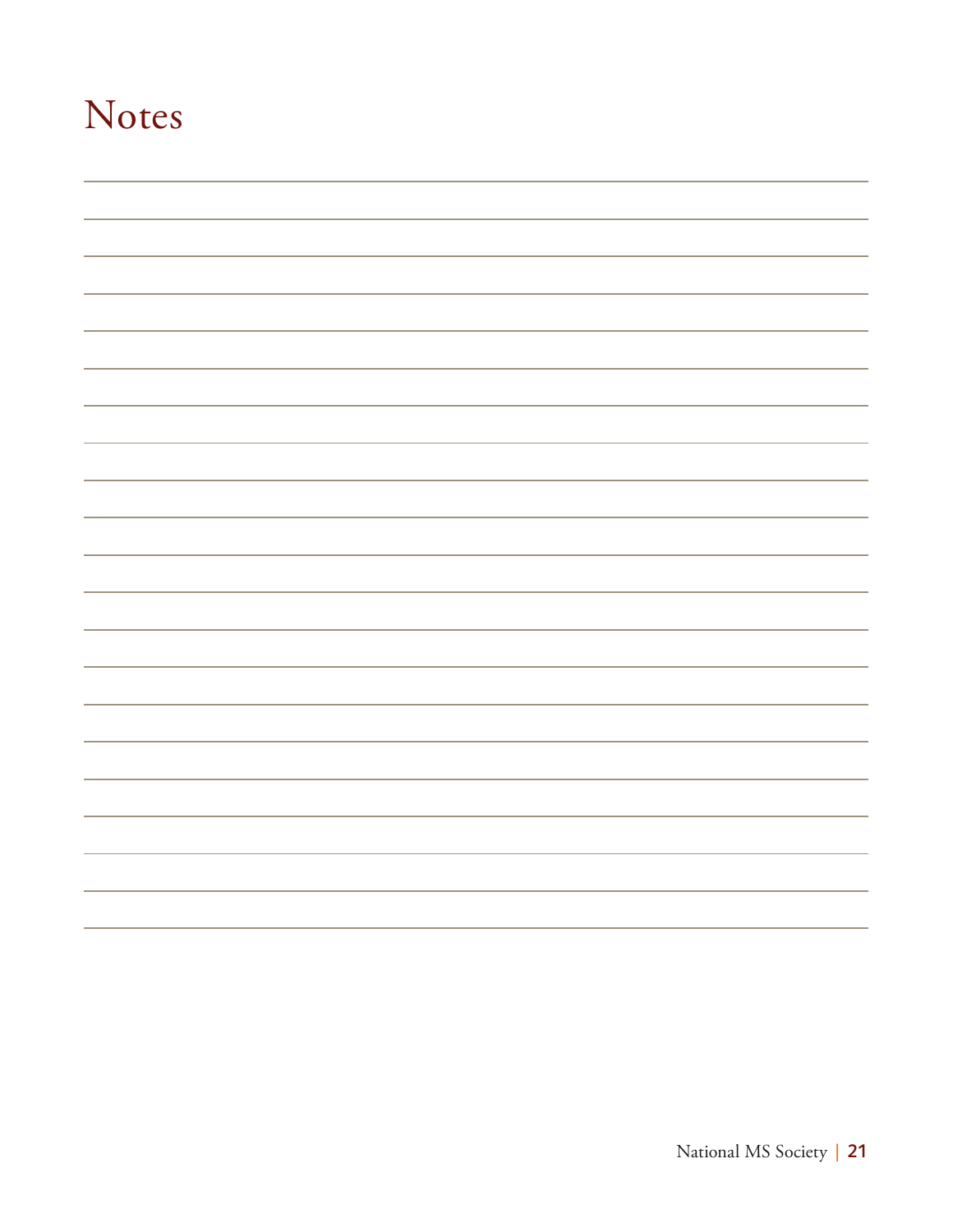### Notes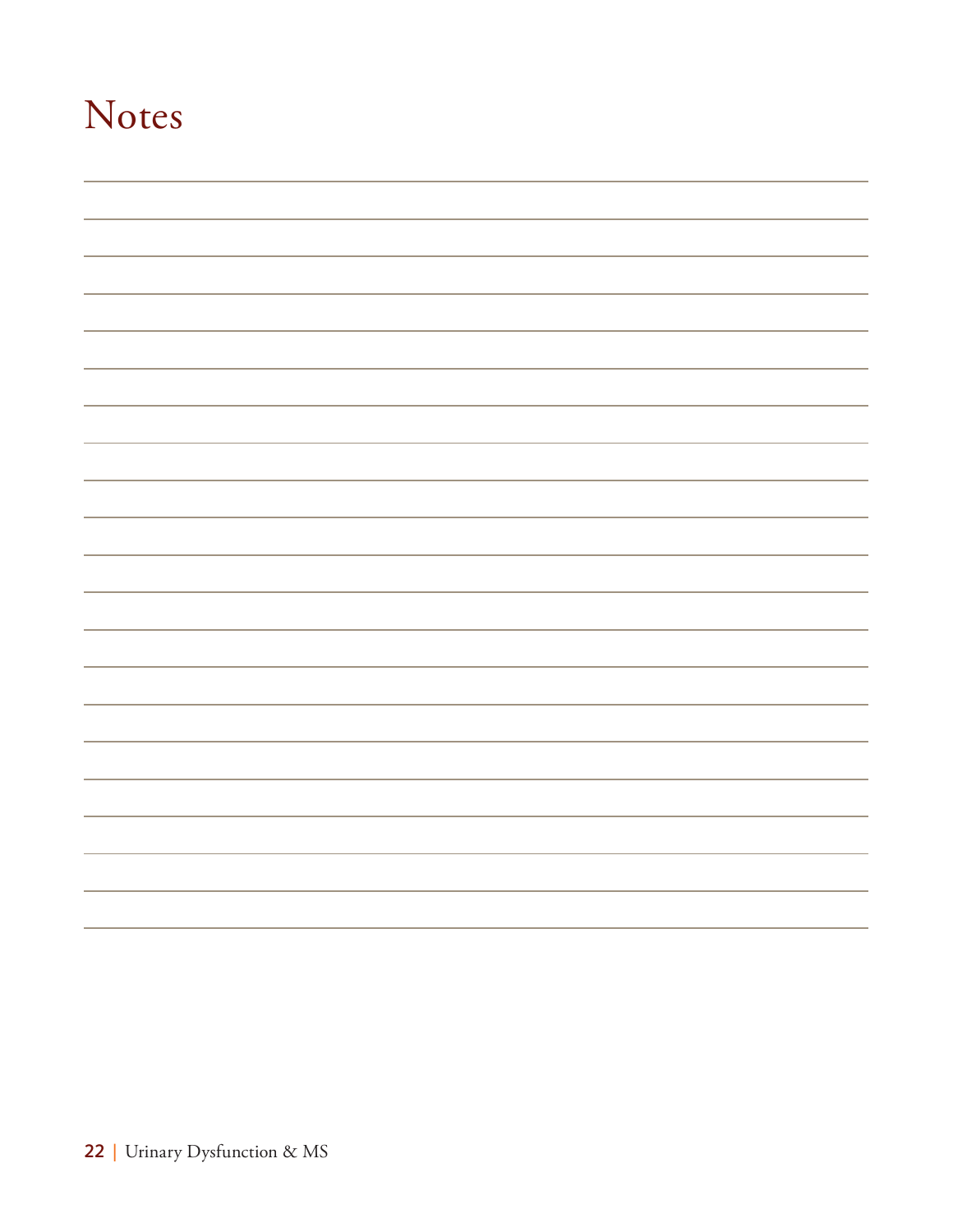The National Multiple Sclerosis Society ("Society") is proud to be a source of information on multiple sclerosis related topics. The information provided is based on professional advice, published experience, and expert opinion, but does not constitute medical or legal advice. For specific medical advice, consult a qualified physician. For specific legal advice, consult a qualified attorney.

The Society does not endorse products, services or manufacturers. Such names appear here solely because they are considered helpful information. The Society assumes no liability for the recipient's use of any product or service mentioned. The Society does not independently verify whether the information provided by each service provider is accurate. The Society undertakes no responsibility to verify whether the service provider is appropriately licensed and certified and has applicable insurance coverage.

Early and ongoing treatment with an FDA-approved therapy can make a difference for people with multiple sclerosis. Learn about your options by talking to your healthcare professional and contacting the National MS Society at **nationalMSsociety.org** or 1-800-344-4867.

The Society publishes many other resources about various aspects of MS. Visit **nationalMSsociety.org/ brochures** or call 1-800-344-4867.

#### Some of our popular pamphlets include:

- Taming Stress in Multiple Sclerosis
- Food for Thought: MS and Nutrition
- MS and Intimacy
- Managing MS Through Rehabilitation